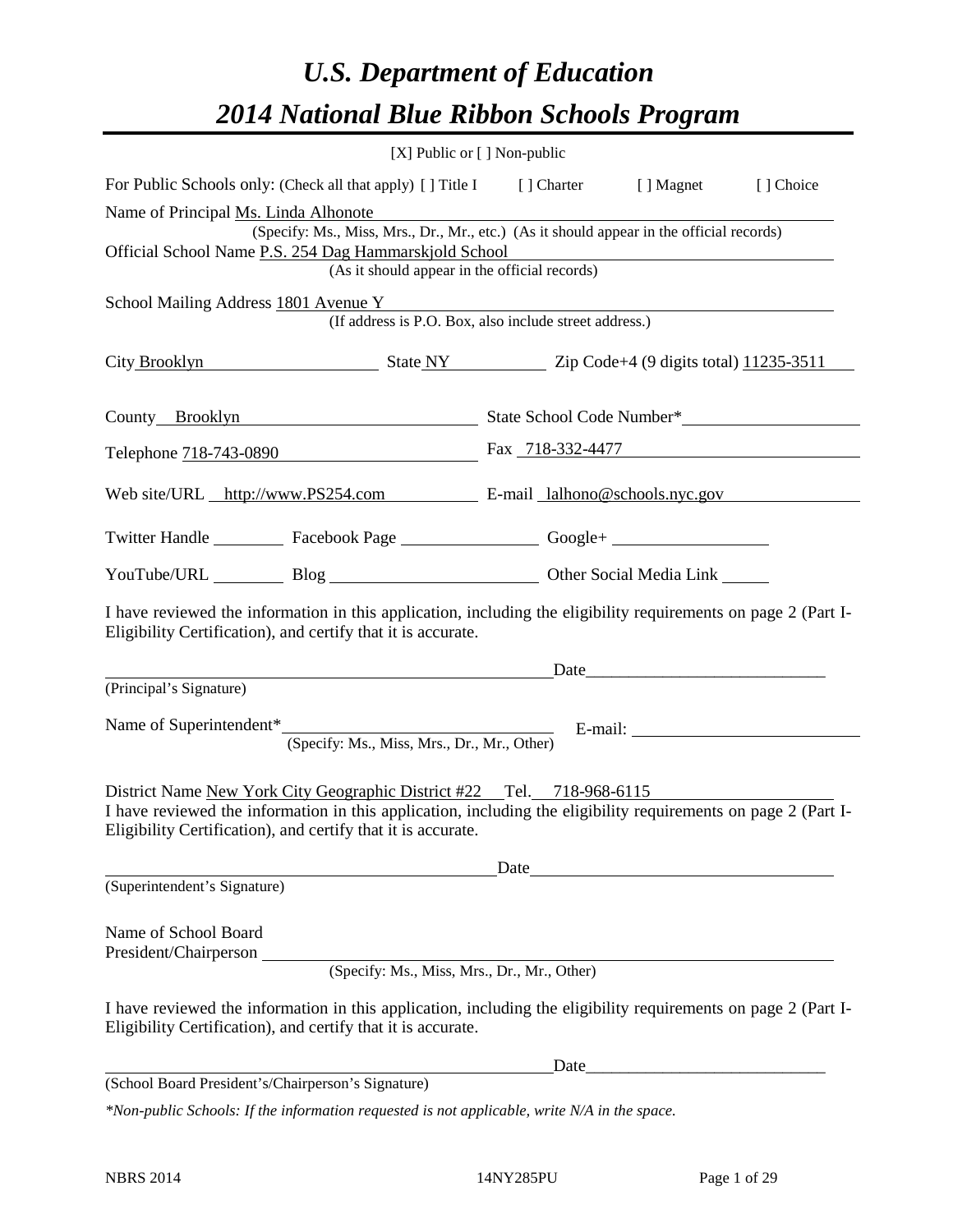## **Include this page in the school's application as page 2.**

The signatures on the first page of this application (cover page) certify that each of the statements below concerning the school's eligibility and compliance with U.S. Department of Education, Office for Civil Rights (OCR) requirements is true and correct.

- 1. The school configuration includes one or more of grades K-12. (Schools on the same campus with one principal, even a K-12 school, must apply as an entire school.)
- 2. The school has made its Annual Measurable Objectives (AMOs) or Adequate Yearly Progress (AYP) each year for the past two years and has not been identified by the state as "persistently dangerous" within the last two years.
- 3. To meet final eligibility, a public school must meet the state's AMOs or AYP requirements in the 2013-2014 school year and be certified by the state representative. Any status appeals must be resolved at least two weeks before the awards ceremony for the school to receive the award.
- 4. If the school includes grades 7 or higher, the school must have foreign language as a part of its curriculum.
- 5. The school has been in existence for five full years, that is, from at least September 2008 and each tested grade must have been part of the school for the past three years.
- 6. The nominated school has not received the National Blue Ribbon Schools award in the past five years: 2009, 2010, 2011, 2012, or 2013.
- 7. The nominated school has no history of testing irregularities, nor have charges of irregularities been brought against the school at the time of nomination. The U.S. Department of Education reserves the right to disqualify a school's application and/or rescind a school's award if irregularities are later discovered and proven by the state.
- 8. The nominated school or district is not refusing Office of Civil Rights (OCR) access to information necessary to investigate a civil rights complaint or to conduct a district-wide compliance review.
- 9. The OCR has not issued a violation letter of findings to the school district concluding that the nominated school or the district as a whole has violated one or more of the civil rights statutes. A violation letter of findings will not be considered outstanding if OCR has accepted a corrective action plan from the district to remedy the violation.
- 10. The U.S. Department of Justice does not have a pending suit alleging that the nominated school or the school district as a whole has violated one or more of the civil rights statutes or the Constitution's equal protection clause.
- 11. There are no findings of violations of the Individuals with Disabilities Education Act in a U.S. Department of Education monitoring report that apply to the school or school district in question; or if there are such findings, the state or district has corrected, or agreed to correct, the findings.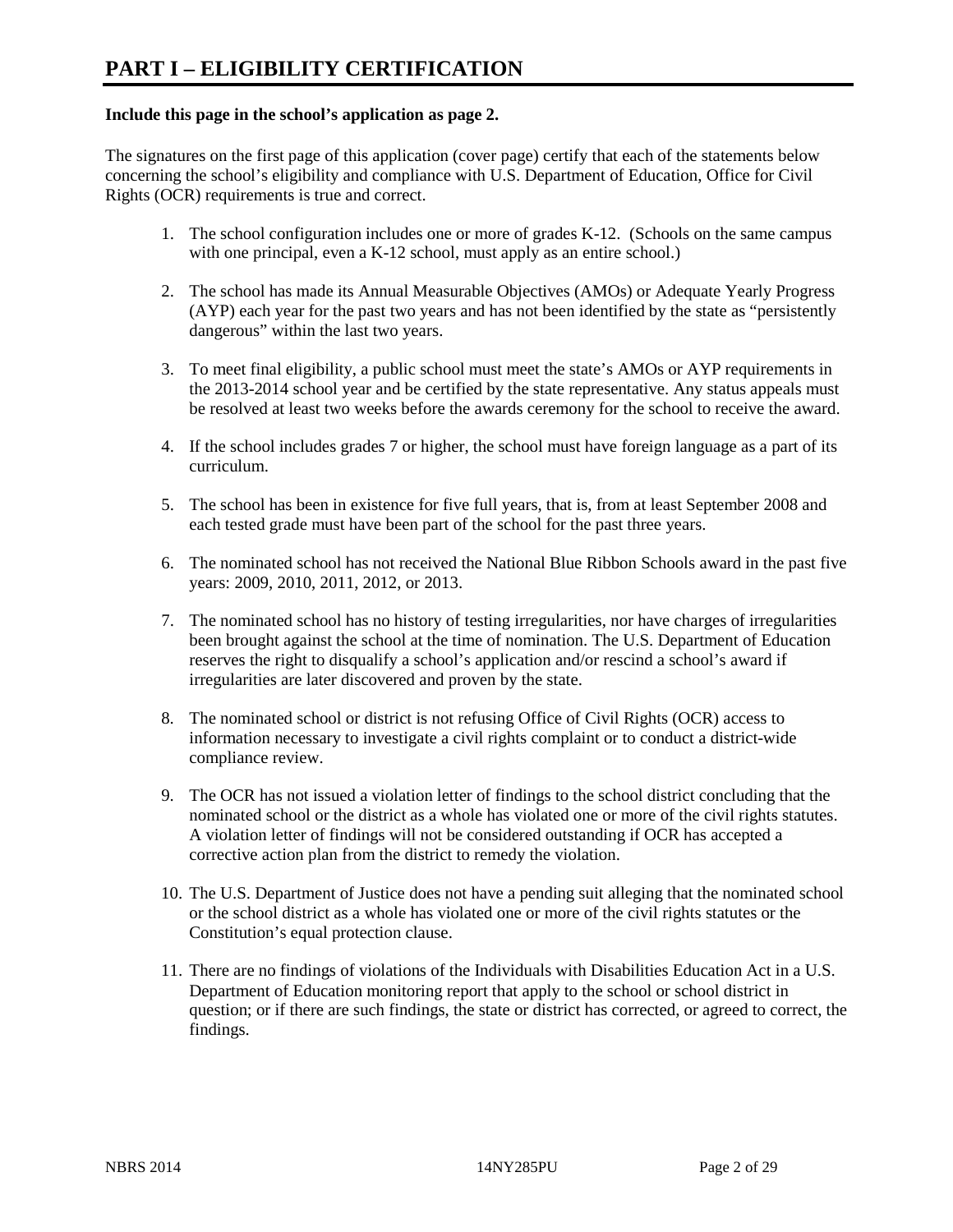# **PART II - DEMOGRAPHIC DATA**

#### **All data are the most recent year available.**

**DISTRICT** (Question 1 is not applicable to non-public schools)

| Number of schools in the district<br>(per district designation): | 905 Elementary schools (includes K-8)<br>310 Middle/Junior high schools |  |  |
|------------------------------------------------------------------|-------------------------------------------------------------------------|--|--|
|                                                                  | 541 High schools                                                        |  |  |
|                                                                  | $62$ K-12 schools                                                       |  |  |

1818 TOTAL

**SCHOOL** (To be completed by all schools)

- 2. Category that best describes the area where the school is located:
	- [X] Urban or large central city
	- [ ] Suburban with characteristics typical of an urban area
	- [ ] Suburban
	- [ ] Small city or town in a rural area
	- [ ] Rural
- 3. 10 Number of years the principal has been in her/his position at this school.
- 4. Number of students as of October 1 enrolled at each grade level or its equivalent in applying school:

| Grade                           | # of         | # of Females | <b>Grade Total</b> |
|---------------------------------|--------------|--------------|--------------------|
|                                 | <b>Males</b> |              |                    |
| <b>PreK</b>                     | 31           | 22           | 53                 |
| K                               | 58           | 67           | 125                |
| $\mathbf{1}$                    | 57           | 53           | 110                |
| $\overline{2}$                  | 62           | 45           | 107                |
| 3                               | 46           | 47           | 93                 |
| 4                               | 44           | 48           | 92                 |
| 5                               | 61           | 56           | 117                |
| 6                               | 0            | $\theta$     | 0                  |
| 7                               | $\theta$     | 0            | 0                  |
| 8                               | 0            | 0            | 0                  |
| 9                               | 0            | 0            | 0                  |
| 10                              | 0            | 0            | 0                  |
| 11                              | 0            | 0            | 0                  |
| 12                              | 0            | 0            | 0                  |
| <b>Total</b><br><b>Students</b> | 359          | 338          | 697                |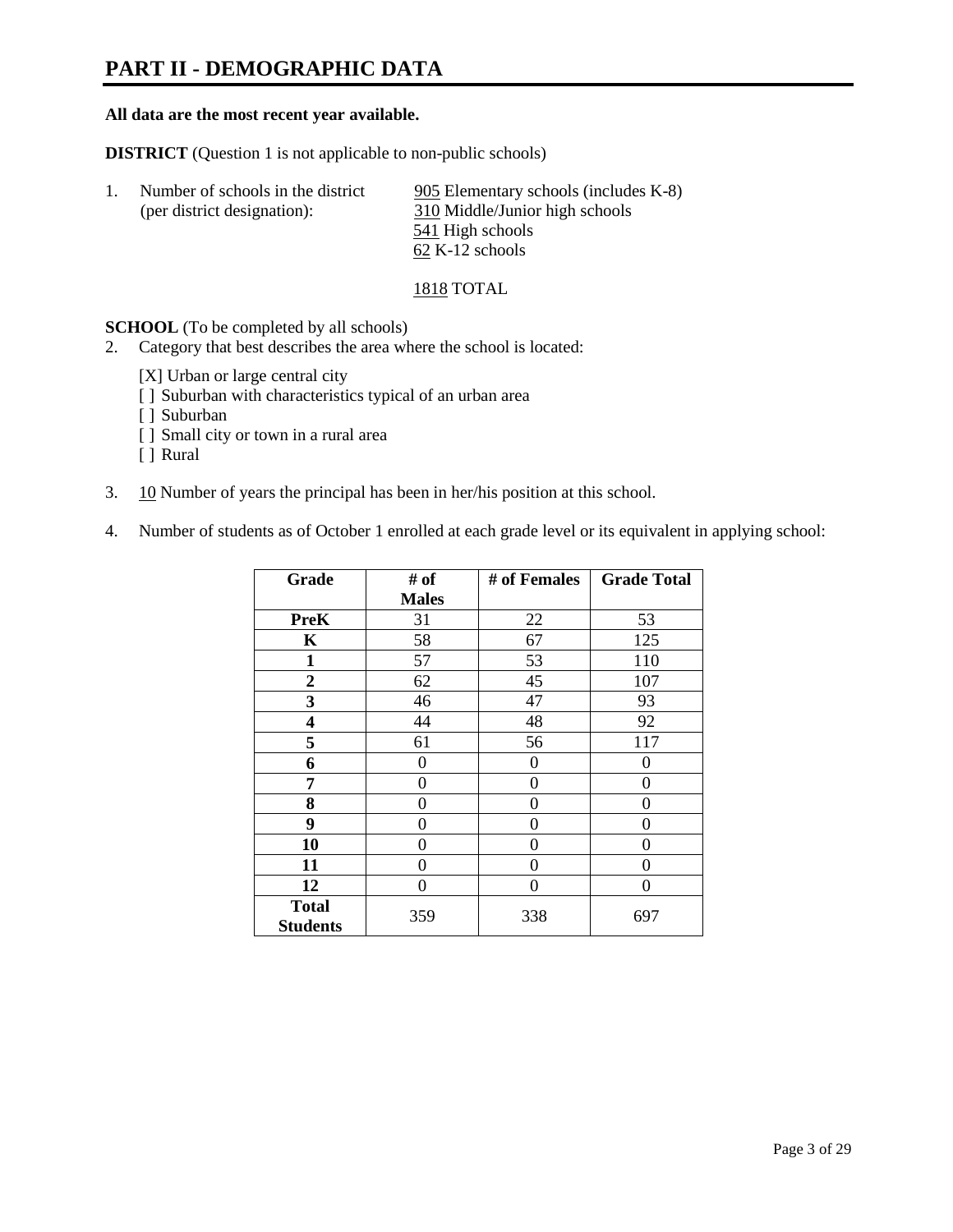the school: 35 % Asian

5. Racial/ethnic composition of  $\qquad \qquad \underline{0}$  % American Indian or Alaska Native 4 % Black or African American 9 % Hispanic or Latino 0 % Native Hawaiian or Other Pacific Islander 52 % White 0 % Two or more races **100 % Total**

(Only these seven standard categories should be used to report the racial/ethnic composition of your school. The Final Guidance on Maintaining, Collecting, and Reporting Racial and Ethnic Data to the U.S. Department of Education published in the October 19, 2007 *Federal Register* provides definitions for each of the seven categories.)

6. Student turnover, or mobility rate, during the 2012 - 2013 year: 4%

This rate should be calculated using the grid below. The answer to (6) is the mobility rate.

| <b>Steps For Determining Mobility Rate</b>         | Answer |
|----------------------------------------------------|--------|
| (1) Number of students who transferred to          |        |
| the school after October 1, 2012 until the         | 22     |
| end of the school year                             |        |
| (2) Number of students who transferred             |        |
| <i>from</i> the school after October 1, 2012 until | 8      |
| the end of the 2012-2013 school year               |        |
| (3) Total of all transferred students [sum of      | 30     |
| rows $(1)$ and $(2)$ ]                             |        |
| (4) Total number of students in the school as      | 697    |
| of October 1                                       |        |
| (5) Total transferred students in row (3)          | 0.043  |
| divided by total students in row (4)               |        |
| $(6)$ Amount in row $(5)$ multiplied by 100        |        |

### 7. English Language Learners (ELL) in the school:  $18\%$

125 Total number ELL

Number of non-English languages represented: 16 Specify non-English languages: Armenian, Arabic, Azerbaijani, Bulgarian, Cantonese, Georgian, Mandarin, Polish, Russian, Serbo-Croatian, Spanish, Turkish, Tadzhik, Urdu, Ukranian, Uzbeck

8. Students eligible for free/reduced-priced meals: 64 %

Total number students who qualify:  $\frac{439}{ }$ 

If this method is not an accurate estimate of the percentage of students from low-income families, or the school does not participate in the free and reduced-priced school meals program, supply an accurate estimate and explain how the school calculated this estimate.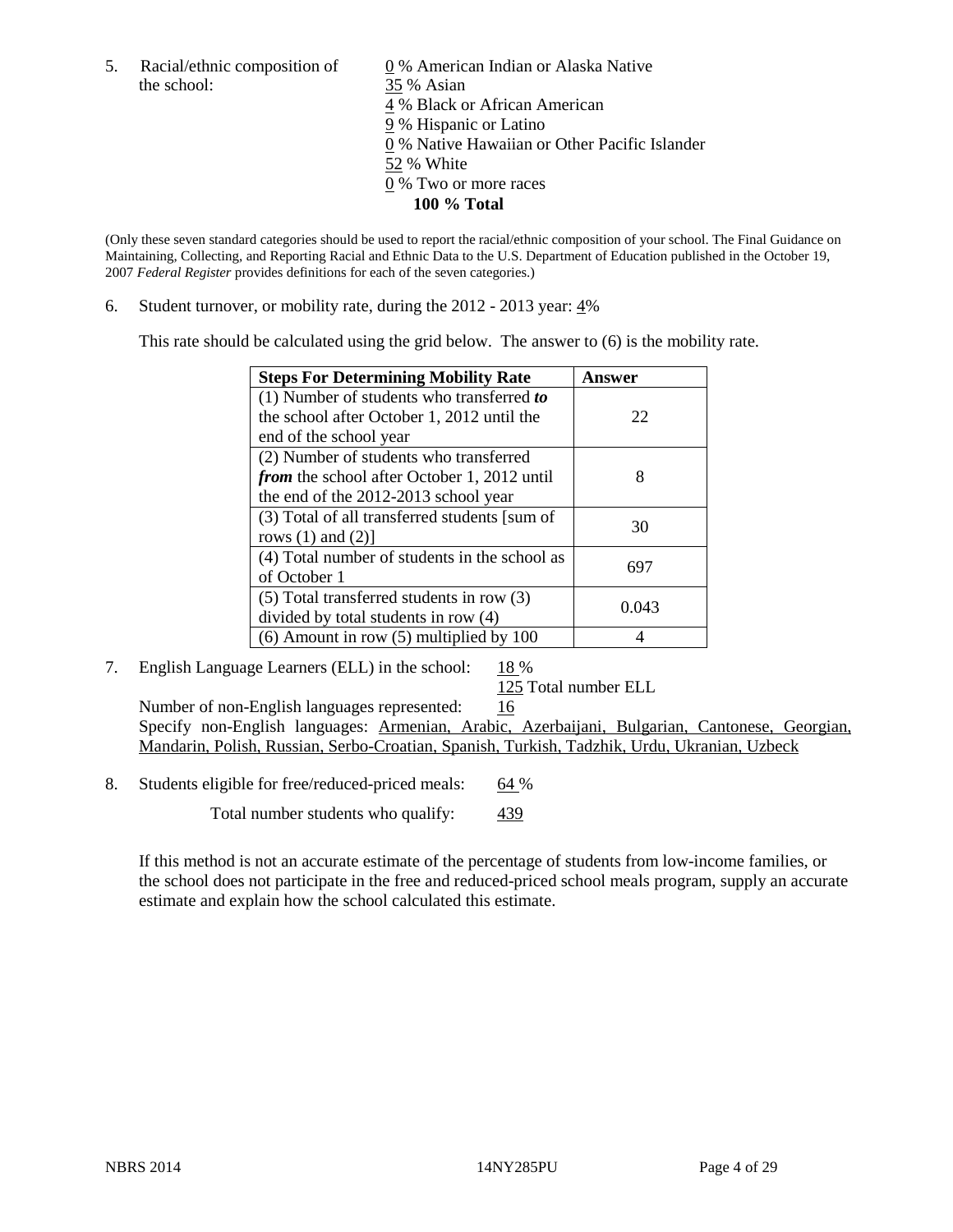65 Total number of students served

Indicate below the number of students with disabilities according to conditions designated in the Individuals with Disabilities Education Act. Do not add additional categories.

| 2 Autism                | 1 Orthopedic Impairment                 |
|-------------------------|-----------------------------------------|
| 0 Deafness              | 7 Other Health Impaired                 |
| 0 Deaf-Blindness        | 14 Specific Learning Disability         |
| 3 Emotional Disturbance | 28 Speech or Language Impairment        |
| 0 Hearing Impairment    | 0 Traumatic Brain Injury                |
| 1 Mental Retardation    | 1 Visual Impairment Including Blindness |
| 3 Multiple Disabilities | <b>0</b> Developmentally Delayed        |
|                         |                                         |

10. Use Full-Time Equivalents (FTEs), rounded to nearest whole numeral, to indicate the number of personnel in each of the categories below:

|                                       | <b>Number of Staff</b> |
|---------------------------------------|------------------------|
| Administrators                        |                        |
| Classroom teachers                    | 42                     |
| Resource teachers/specialists         |                        |
| e.g., reading, math, science, special | 13                     |
| education, enrichment, technology,    |                        |
| art, music, physical education, etc.  |                        |
| Paraprofessionals                     | 17                     |
| Student support personnel             |                        |
| e.g., guidance counselors, behavior   |                        |
| interventionists, mental/physical     |                        |
| health service providers,             | 3                      |
| psychologists, family engagement      |                        |
| liaisons, career/college attainment   |                        |
| coaches, etc.                         |                        |
|                                       |                        |

11. Average student-classroom teacher ratio, that is, the number of students in the school divided by the FTE of classroom teachers, e.g.,  $22:1 \quad 17:1$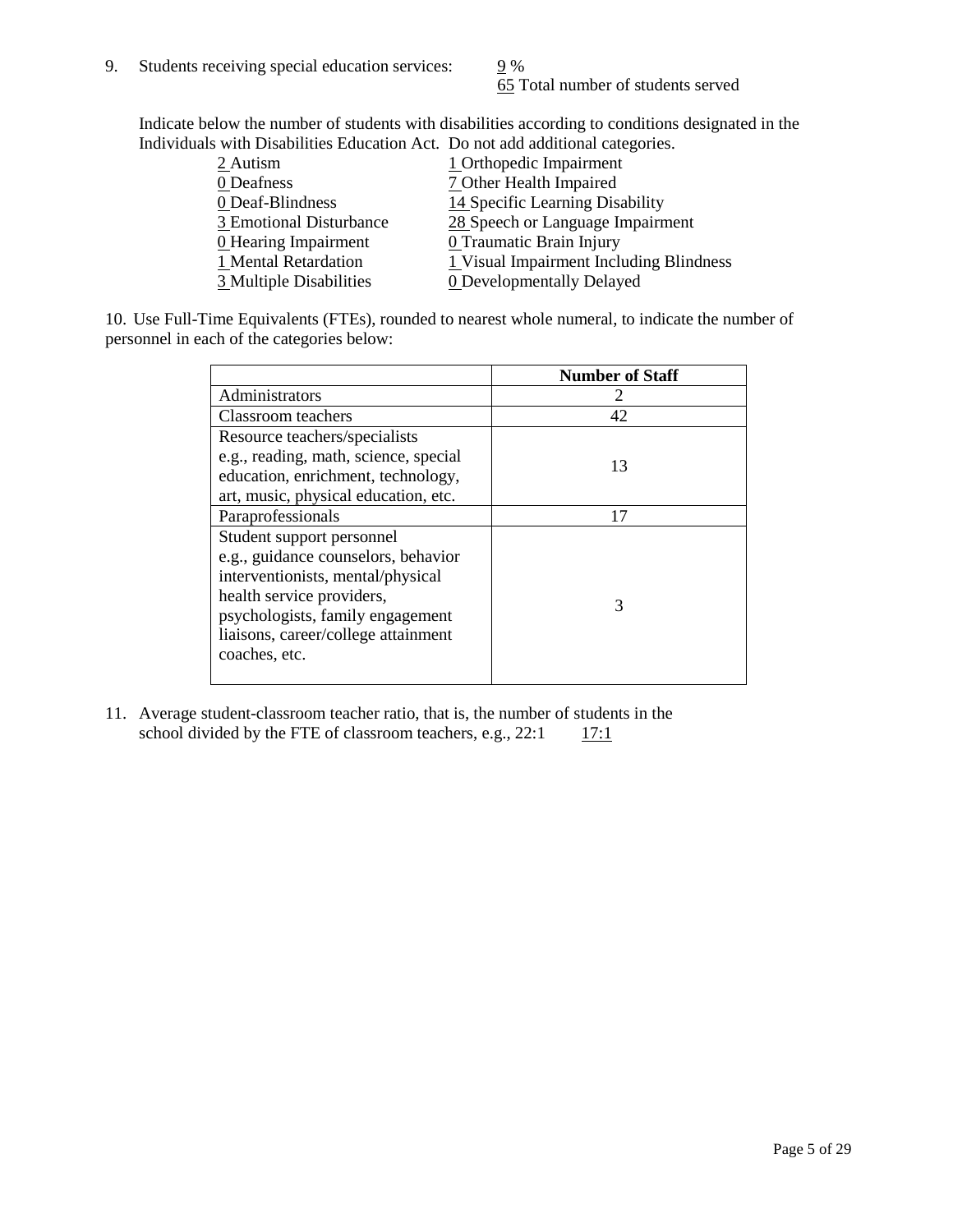12. Show daily student attendance rates. Only high schools need to supply yearly graduation rates.

| <b>Required Information</b> | 2012-2013 | 2011-2012 | 2010-2011 | 2009-2010 | 2008-2009 |
|-----------------------------|-----------|-----------|-----------|-----------|-----------|
| Daily student attendance    | 95%       | 95%       | 94%       | 95%       | 94%       |
| High school graduation rate | 0%        | 9%        | 0%        | 0%        | 0%        |

### 13. **For schools ending in grade 12 (high schools)**

Show percentages to indicate the post-secondary status of students who graduated in Spring 2013

| <b>Post-Secondary Status</b>                  |          |
|-----------------------------------------------|----------|
| Graduating class size                         |          |
| Enrolled in a 4-year college or university    | 0%       |
| Enrolled in a community college               | 0%       |
| Enrolled in career/technical training program | 0%       |
| Found employment                              | 0%       |
| Joined the military or other public service   | 0%       |
| . Other                                       | $\gamma$ |

14. Indicate whether your school has previously received a National Blue Ribbon Schools award. Yes  $No X$ 

If yes, select the year in which your school received the award.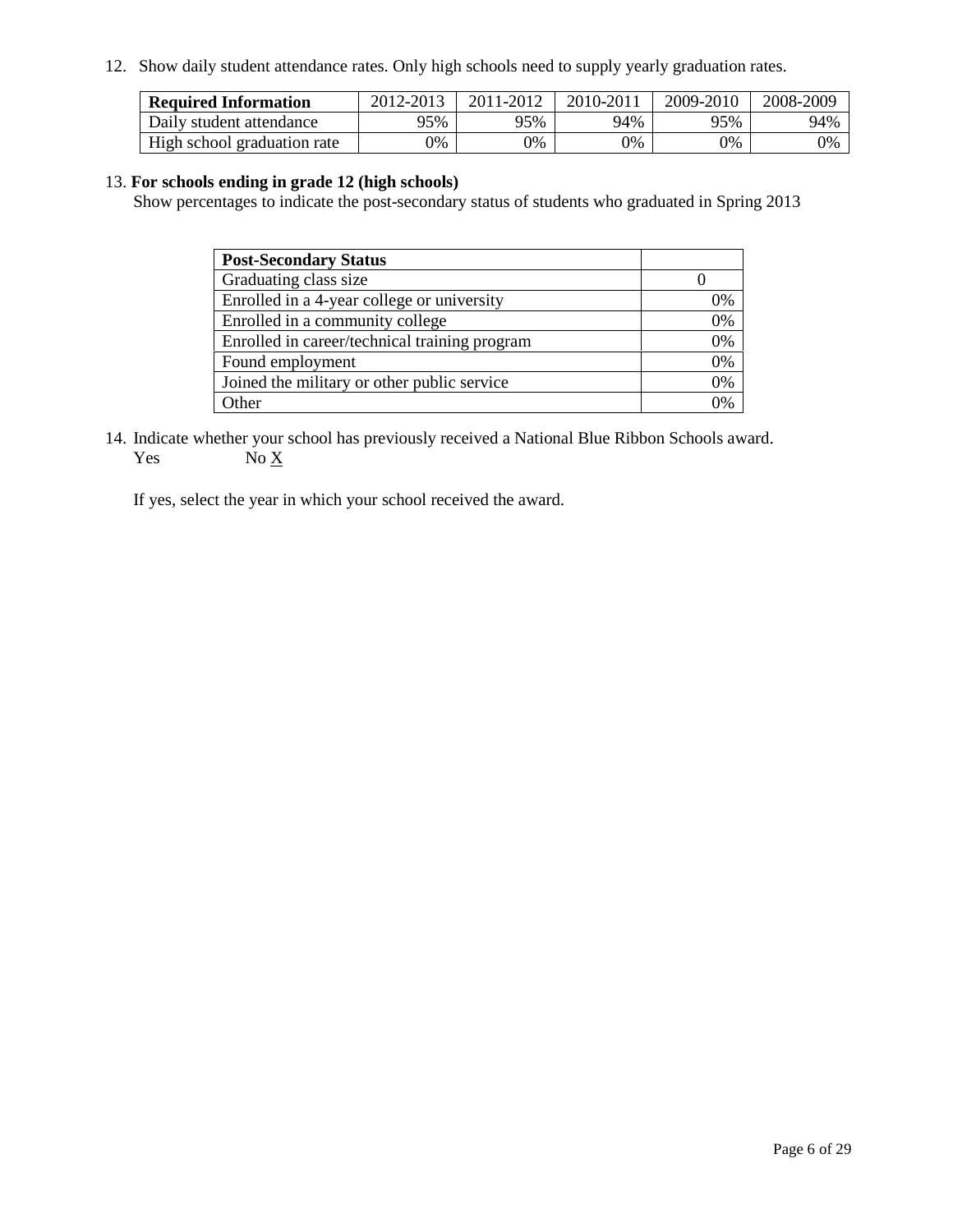# **PART III – SUMMARY**

P.S. 254's mission it to provide all students with a secure, nurturing and stimulating environment in which they can grow academically and socially. We are dedicated to establishing high academic standards, as well as an appreciation of the cultural diversity of our school community. Parents, teachers, and supervisors work together with the larger community to enable our children to excel, and to become lifelong learners. Our goal is to support our students on the road to becoming caring and productive citizens in the future.

P.S. 254 is a Pre-K–5th grade elementary school located in Sheepshead Bay, Brooklyn, New York. Our current enrollment is 704 students. Our school consists of general education, special education and English Language Learner students. We offer different classes to support the needs of these students. Some examples are our Enrichment classes for grades K–5, three Integrated Co-Teaching classes, and two English as a Second Language classes. PS 254 continues to support 3 full day Pre-Kindergarten classes in order to work on developing oral language ability and emergent literacy skills that all students need in order to insure a successful transition into the elementary school grades.

P.S. 254 has a very diverse language population. There are 117 English Language Learners (18% of the total student population), who speak Armenian, Arabic, Azerbaijani, Bulgarian, Cantonese, Georgian, Mandarin, Polish, Russian, Serbo-Croatian, Spanish, Turkish, Tadzhik, Urdu, Ukranian, Uzbeck. We are a microcosm of the world at large. Our students and our school community are afforded the opportunity to work alongside others and develop an appreciation and respect for cultures other than their own. They also learn that although there are differences among us there are also many similarities that bond us together.

We use the freestanding English as a Second Language (ESL) push-in, pull-out and self-contained model to provide instruction for the English Language Learners (ELLs) in grades Kindergarten through 5. The students receive all instruction in English. We provide a rigorous academic program that promotes conceptual and linguistic development in all disciplinary areas, and is aligned with the comprehensive core curriculum. We ensure that our ELL students acquire and develop English language skills while meeting the standards that are expected at their grade and age level in core subjects. We follow a consistent language allocation policy that assists our ELLs with cognitive development and academic skills. It guides programming and curricular decisions for students until they acquire academic proficiency in English. The program supports varying levels of instructional work in English, putting literacy and learning standards on par with the expectations of monolingual students.

At P.S. 254 we incorporate the Common Core Learning Standards and personal and academic behaviors into all areas of our curriculum. We believe in developing our students to be cognitively engaged both in and out of the classroom. One of the primary goals of our school is to help students develop the desire and ability to think on their own. We encourage students to make decisions independently as we play a vital role in preparing our students to be college and career ready.

Two years ago P.S. 254 reached a high point in the development of bringing technology to the forefront of students' education. After receiving a Reso-A grant we were able to provide all of our classrooms with new computers as well as Promethean boards and new computers for our Tech Lab. There are four networked computers in each classroom; students utilize them during center time as enrichment activities, or as reinforcement for core subjects. All of the teachers are provided with ongoing professional development in the use of this technology. We now pride ourselves on being able to further enhance our students' abilities to become 21st century learners.

P.S. 254 provides programs in visual arts, dance, art history, and music. We are very proud that several of our students' artwork has been chosen for display at many prestigious venues. Some of these include The Asia Society, Seagram's Plaza, Christie's Auction House, and SIAS' art gallery in Manhattan. Our fifth grade classes recently visited The Brooklyn Historical Society to view the Pursuit of Freedom exhibit which aligns to the Social Studies curriculum.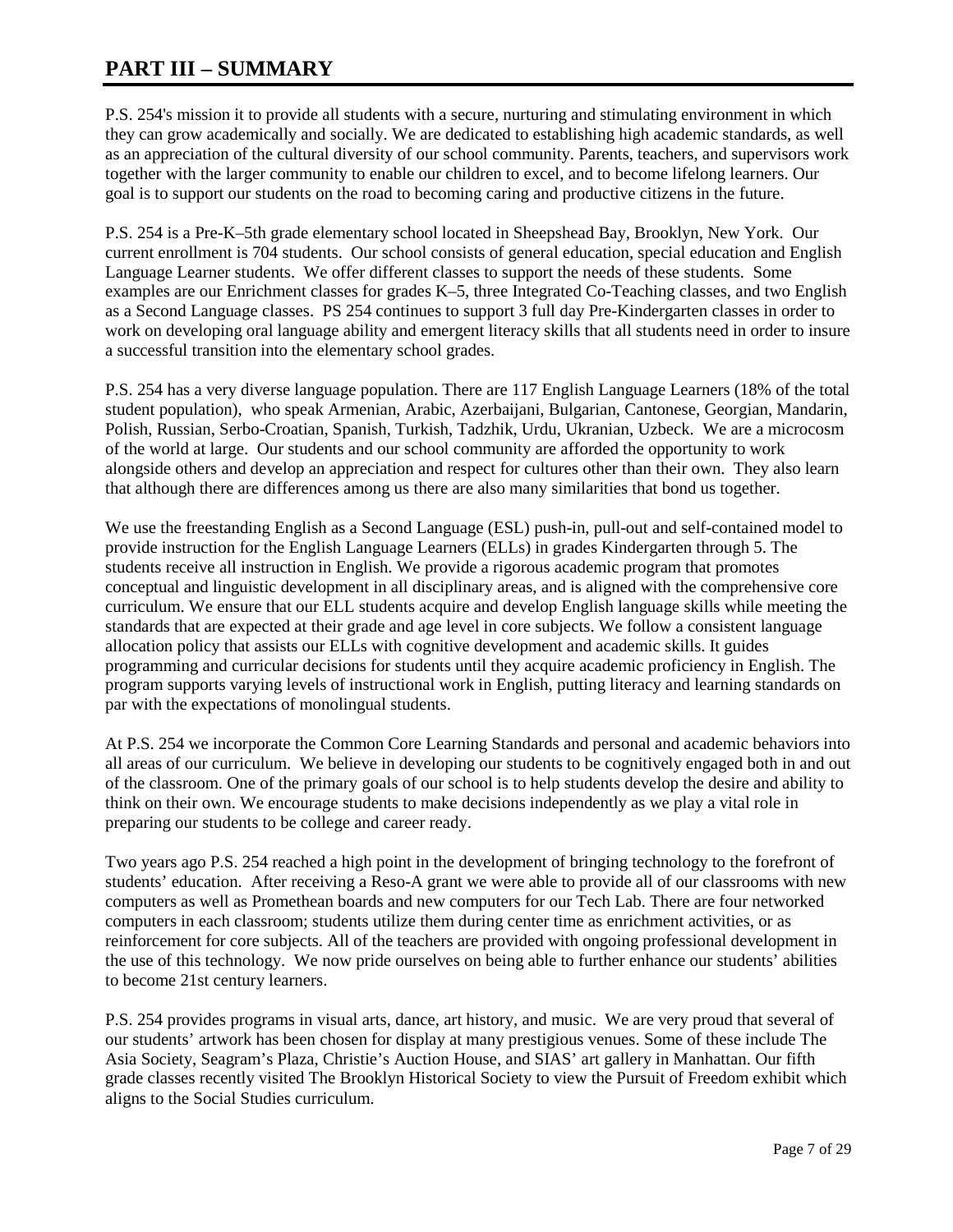Another milestone for P.S. 254 is the Schoolyards to Playgrounds initiative. Over the course of a year our schoolyard was transformed into a playground. This had a huge impact on our school community. The improvements included sports courts, play equipment, and a community garden. Students were involved in the planning process. A committee was formed which included students from each grade, teachers, parents and administrators. They developed a map of the desired playground layout as well as being involved in all other decisions along the way. This playground is open to not only the students but the community as well. The use of the playground allows students and their peers to work on their personal behaviors such as communication, collaboration and self regulation.

In September 2012, we were identified as one of the few schools in District 22 to be named by New York State as a Reward School. We displayed notable performance, made AYP for all subgroups, and our combined Math and ELA Performance Index ranked among the top 20% of the state.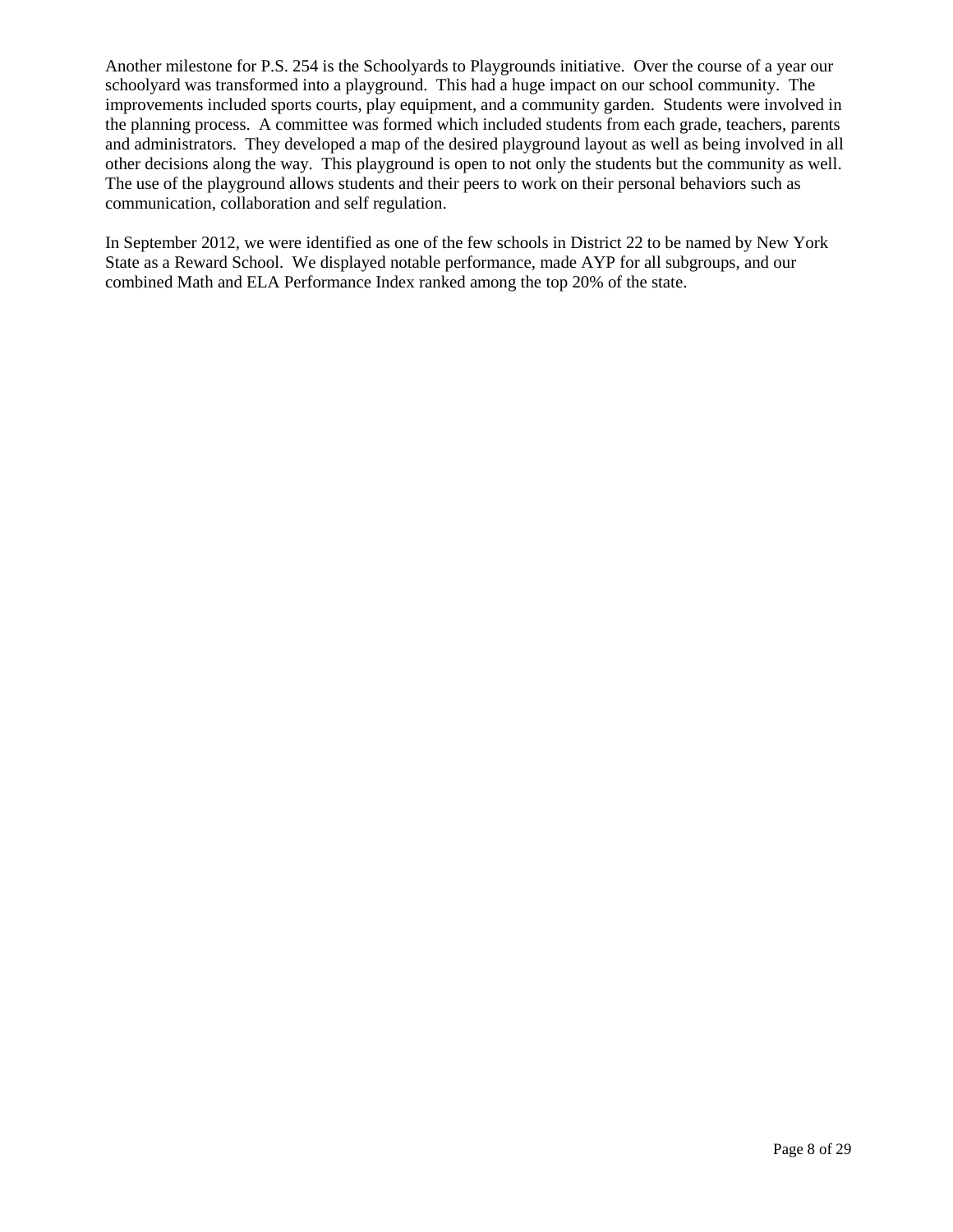## **1. Assessment Results:**

a) P.S. 254 annually administers the New York State Assessments in English Language Arts and Mathematics. Each student's results are measured with both a scale score and a proficiency rating. A scale score of Level 1 means the student does not demonstrate an understanding of knowledge and skill expected at the grade level. A Level 2 means the student demonstrates a partial understanding of knowledge and skill expected at the grade level. A scale score within the range of Level 3 means the student demonstrates of knowledge of skills expected at the grade level and a scale score of Level 4 means the student demonstrates a thorough understanding of the knowledge and skills at their grade level.

Overall, students who obtain scores in the range of Levels 3 and 4 are considered proficient within school standards. Students who score a Level 1 must demonstrate proficiency with the use of a data portfolio or by attending summer school. Students who score a Level 2 are identified to receive additional support with Academic Intervention Service or our response to intervention tier program the following school year.

As of the 2013, the New York State Department of Education changed the explanations of Levels 1-4 on the state tests. Students are well below proficient that score a Level 1, they are below proficient if they receive a Level 2, proficient at Level 3, and they excell in their standards if they score a Level 4.

b) A review of the data indicates a record of high performance for all students as a result of taking the English Language Arts and Mathematics exams. From the school years 2008 to 2013, the performance results of students scoring in levels 3 and 4 in ELA were 94%, 72%, 79%, 78% and 51%. The performance results of students scoring in levels 3 and 4 in mathematics were 97%, 90%, 89%, 89% and 61%. Although we were able to maintain a high level of 3's and 4's throughout this time, it should be noted that there was a significant decrease for 2013. In an effort to more closely align the New York State assessments to the more demanding Common Core Learning Standards, significant changes were made to the tests resulting in decreasing scores throughout New York State. New York State raised the scale score for basic and proficient levels thus impacting overall performance levels.

The data for English Language Arts for 2008-2009 through 2012-2013 indicates that the Asian students scored above the performance level of all students tested in Levels 3 and 4. During these years, data shows an achievement gap for the Hispanic or Latino Students, African-American Students, and English Language Learner Students.

The New York State Math Test for the 2008-2009 through 2012-2013 show the Asian students generally scored in the range of the performance level of all students tested in Levels 3 and 4 while the Hispanic or Latino Students scored at or near the performance of all students. Data shows an achievement gap for the African-American, English Language Learners and Special Education subgroups.

At P.S. 254, we work collaboratively to close the achievement gap for our subgroups. We provide students with a rigorous curriculum that addresses the needs of all learners. In addition to formal assessments, informal assessments are on-going and delivered in a variety of ways. We provide resources for the classroom teachers as well as service providers to support learning. Keeping in mind the different learning styles and needs of these students, we utilize various resources to support the delivery of instruction. For example, technology is incorporated into all aspects of the curriculum. Classrooms are equipped with Promethean boards, ELMO's, and computers with various educational software programs.

We continuously focus on providing academic support for all of our students. The special education providers articulate with classroom teachers to provide strategies and support for students with Individual Education Plans (IEP). Students with academic challenges receive Response to Intervention and Academic Intervention Services. The needs of these students are addressed monthly at our School Assessment Team meetings and classroom teachers are invited to share in this process. Teachers also meet in teams to analyze data and plan instruction for these subgroups. ESL specialists work in collaboration with classroom teachers to align instructional strategies and practices and plan next steps for both in and out of the classroom.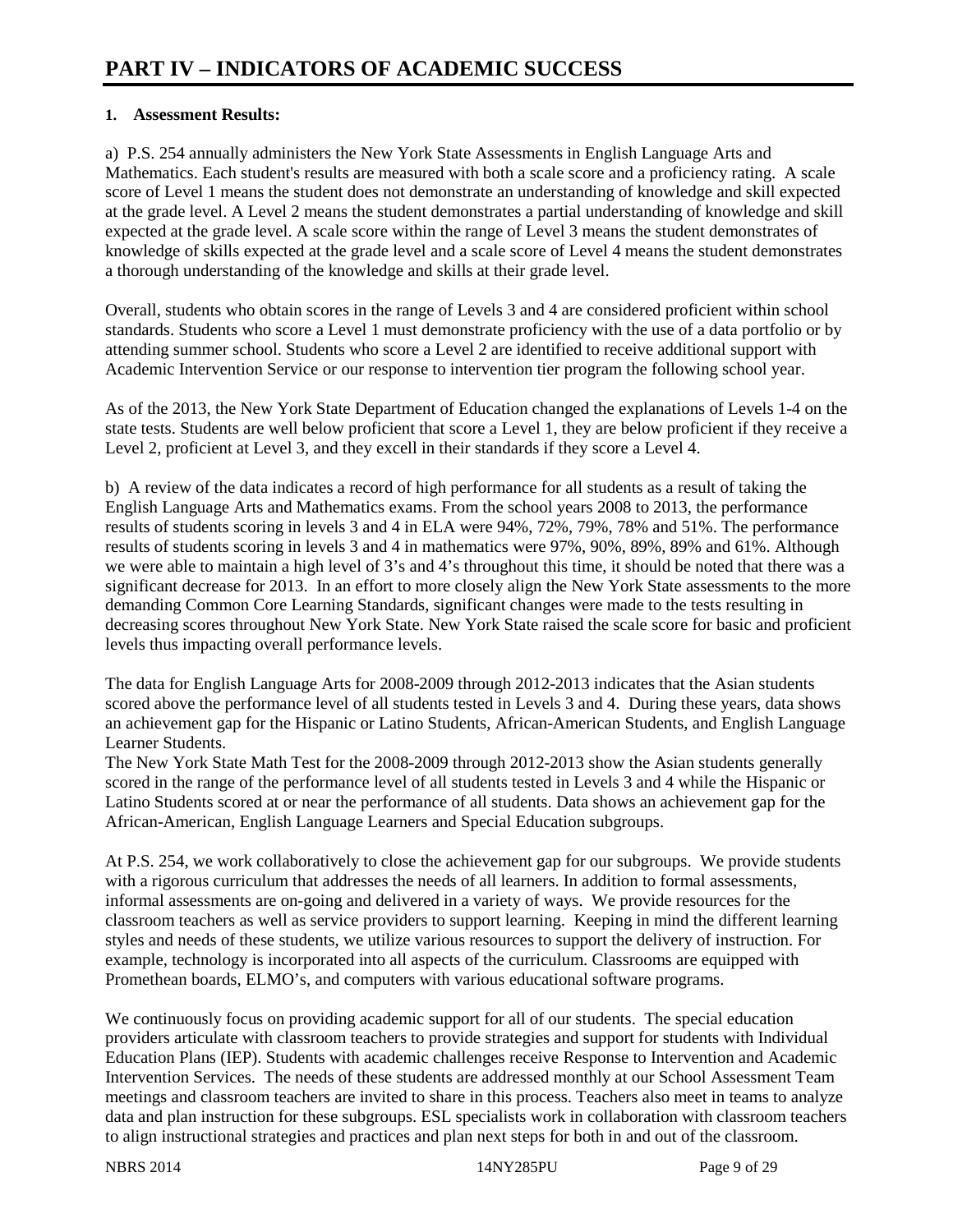Additional support for these subgroups is provided through targeted intervention in small group instruction during the extended day and after school programs.

## **2. Using Assessment Results:**

We have developed systems to use our assessment data to improve student performance. One example we have of a successful system in place is that teachers administer ELA and math assessments on a frequent basis. This includes pre-assessments, instructional tasks, embedded assessments, and performance based assessments that are all grounded in a unit of study. All assessments are CCLS aligned and written by teachers with our student population in mind. We use a variety of resources to support this work. These resources include but are not limited to the NYCDOE Common Core Library, Engage New York and our newest curriculum resources Ready Gen and Go Math. These assessments are scored using a CCLS rubric. We determine the needs and trends of our students by analyzing each component on the rubric. Teachers then use this data to determine content skills and academic behavior skills that students are mastering and struggling to master. Teachers then plan teaching points for targeted skills development. We use these results to inform us of student entry points and help create groups for targeted instruction. After these teaching points are tried and tested, teachers then collaborate and discuss what proved successful and next steps for instruction.

Based on teacher teams looking at student work using a rubric and determining trends, inquiry focuses are derived from these findings in order for our teachers to uncover the best instructional practices to implement. During implementation all teachers collect data on individual and groups of students. This can include conference notes or checklists which ensure that teachers are monitoring student progress. These notes are shared with administration, staff developers and other teachers.

Teachers begin the school year by first reviewing pertinent student portfolios. The portfolios contain work samples such as student writing across four genres which include narrative, informational, opinion and response to literature. These are all aligned to New York State Common Core Learning Standards. They also include open ended math tasks that reflect a variety of Common Core aligned topics. In addition to portfolios, they also review other student data. Across all grades teachers review the Fountas and Pinnell data which provides information about student achievement in reading accuracy, fluency, and comprehension. These results determine the independent and instructional levels of our students. In grades K-2 teachers are also given the results of the Primary Literacy Assessment which was designed by the literacy staff developer and a literacy consultant. It measures early literacy skills in grades K-2. Furthermore the data specialist provides each teacher with spreadsheets that reflects data from the NYC Periodic Assessments and the results.

The parents are also made aware of the assessment results for New York State assessments. Parents who have students in New York City Schools have access to the ARIS parent information system. P.S.254 offers workshops in order for parents to understand and use this system. Parents view information about student results in ELA and Math. New York State also provides reports with the results and explanations of the scores in ELA and Math. Assessment results are also discussed during our parent teacher conferences.

### **3. Sharing Lessons Learned:**

P.S. 254 has been recognized for our progressive teaching practices in literacy. Our school has used the balanced literacy model to teach both reading and writing. Each year we challenge ourselves to raise the level of our professional practices. We have shared our professional practices in various settings.

Teachers, staff developers and administrators attend monthly network meetings. The audience consists of staff from neighboring schools in our network. We have shared our successful practices and accomplishments with our constituencies through both discussions and presentations. Our recognition has expanded past New York City to other parts of New York State such as Nassau County. Through relationships with staff from Malverne School District, an inter-school visitation took place. Staff members, teachers, administrators and the superintendent came to P.S. 254 to observe a day of balanced literacy with an emphasis on independent reading. Classroom observations were scheduled as well as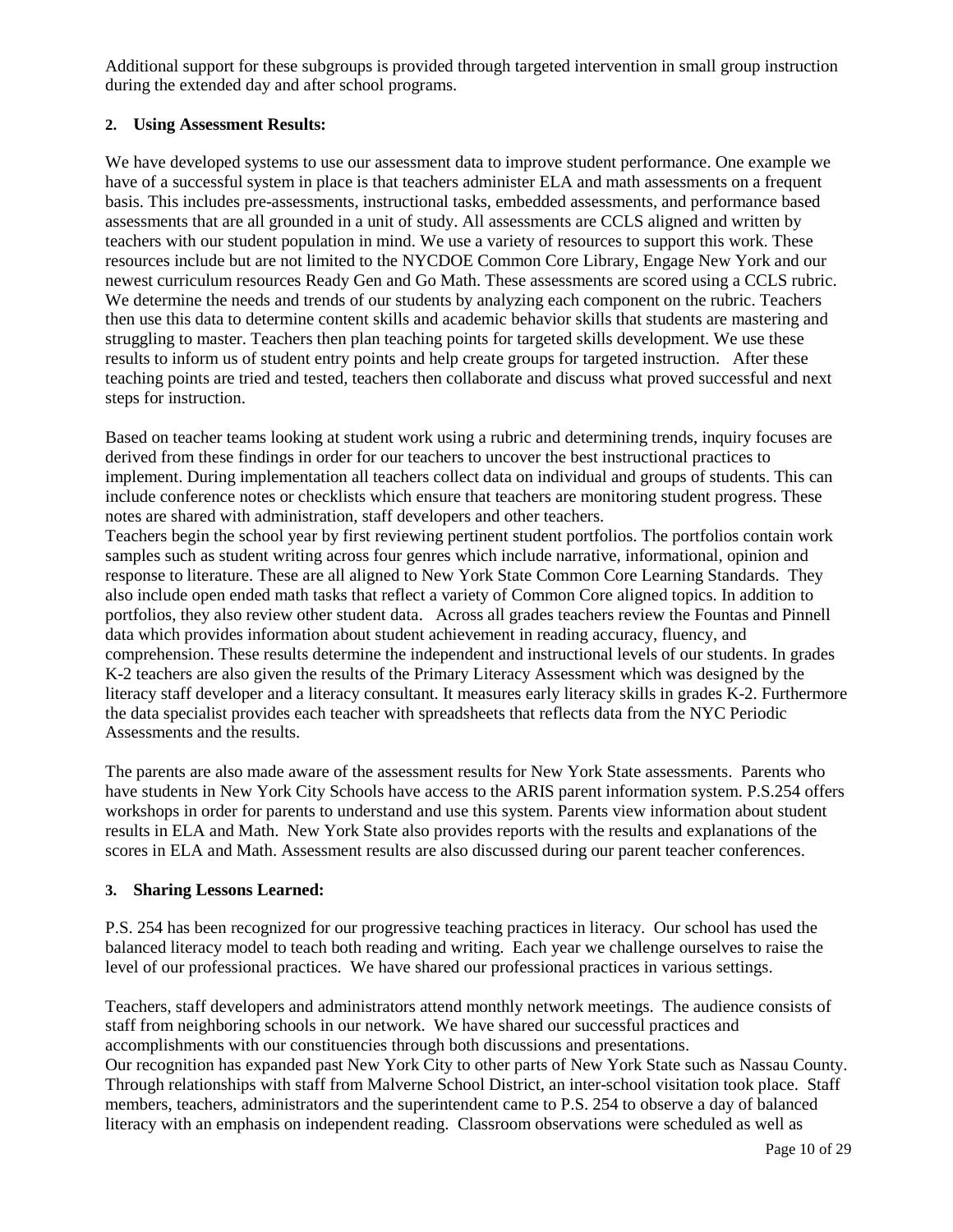debriefing sessions with our staff. Plans were also created to implement these methodologies in their schools.

Throughout the years, P.S. 254 has staffed A.U.S.S.I.E. literacy consultants. Through this work, balanced literacy has been extremely successful at our school. We were a model school for the AUSSIE organization. Many teachers from other schools in New York City were invited in to visit classrooms and meet with lead teachers. These teachers were given the opportunity to observe instruction and then have time to ask questions and plan with our teachers and staff developers.

P.S. 254 extends ourselves to allow student observers and student teachers from CUNY Brooklyn College as well as Touro College to take part in learning about best instructional practices and the variety of ways we serve our student population. We have students assigned to our classroom teachers as well as our guidance counselor. These students use these learned strategies to plan for their future teaching careers.

Another way we share our expertise is by offering workshops to parents in order to give them a lens into our classroom instruction. We provide numerous parent workshops on a variety of topics such as ELA, math, science, and technology. We train our parents on strategies used during the teaching of these curricula to use at home to foster coherency with instruction at home and school.

### **4. Engaging Families and Community:**

P.S. 254 values parent and community involvement, both of which are integral parts of our school's culture. We believe that there is a strong correlation between parents' participation in school events and student achievement. Every effort is made to ensure that all parents feel welcomed and valued at our school. Translators are available at all school events. Through the availability of translation services, parents feel more comfortable participating in school events. Notices and invitations to all school events are sent home in multiple languages.

Parent Needs Assessments are distributed by our Parent Coordinator and the ESL staff. After reviewing the surveys, we determine parent needs and plan our workshops accordingly. Based on these surveys, our Parent Coordinator has offered CPR workshops to parents, Cyber Bullying workshops, a series of Kindergarten parent workshops and Preparing for Middle School workshops.

We offer parent orientation sessions and workshops throughout the school year. We provide a series of test preparation workshops, facilitated by licensed pedagogues, designed so that parents can assist their children in preparing for the ELA, Math, Science and NYSESLAT exams. In partnership with the Parent Association, we host family literacy and math nights which provide parents with strategies to use at home to help support the education of their children. In addition, we offer a series of adult learning classes in ESL, Citizenship and technology. All of these events are offered in the evenings in order to maximize parent participation.

Local merchants and neighbors are invited to our Town Hall Meetings where safety issues and community concerns are addressed. In addition, the community was involved in the designing of our playground which everyone in the neighborhood enjoys access to.

Through partnerships with community based organizations, we have brought theater performances, the US Army Mobile Discovery Van, and Moveable Museums to our school.

We are very proud of the level of parent involvement and participation in our school community and the positive impact it has had on student achievement.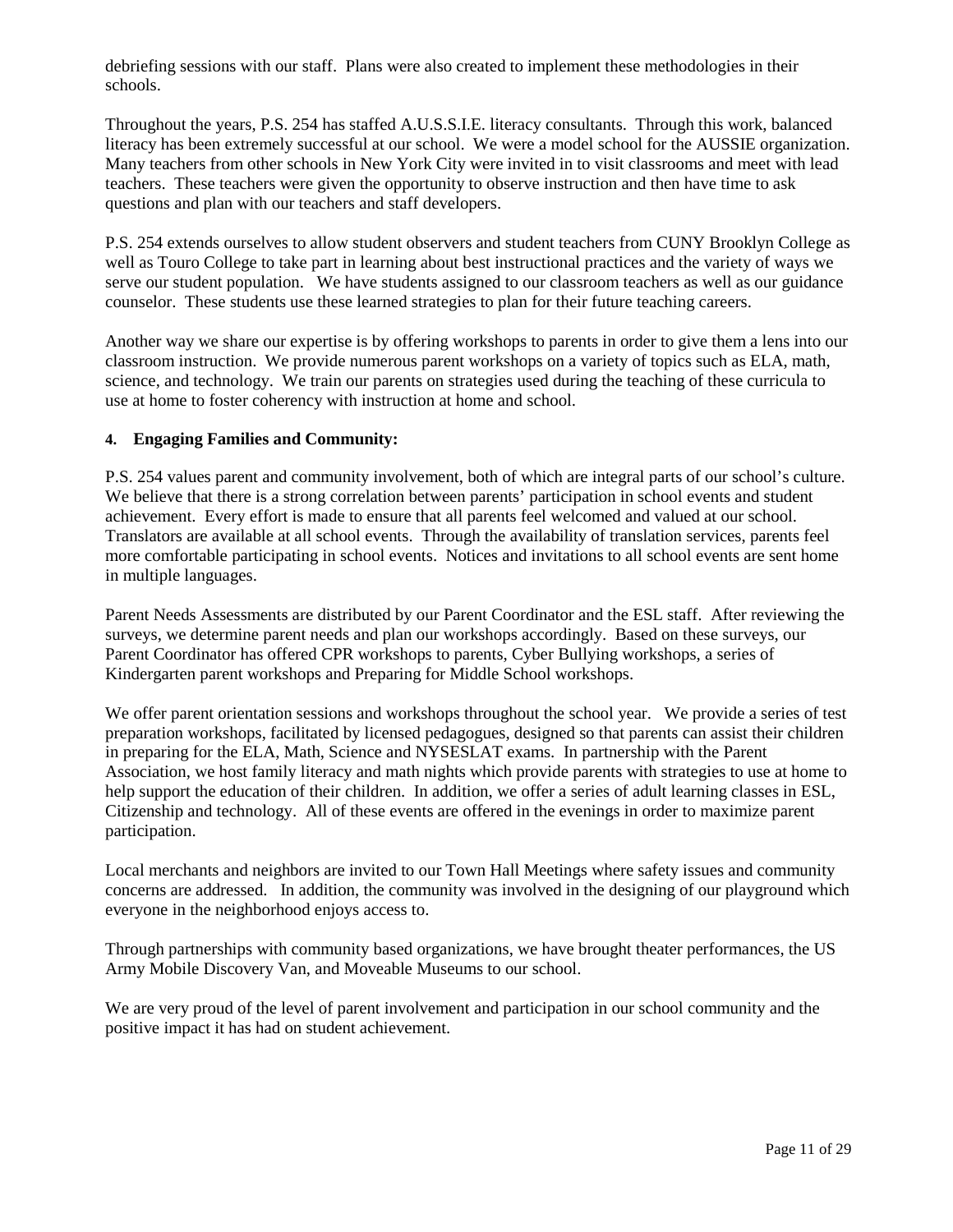# **1. Curriculum:**

P.S. 254 allocates a number of periods per week for instruction in all curriculum areas as mandated by New York State.

English Language Arts is taught through a balanced literacy approach in all grade levels. The balanced literacy approach is characterized by explicit skill and strategy instruction and the use of authentic texts through the workshop model. Assessments identify students' individual needs and progress and instruction is differentiated around that data. The Common Core Learning Standards in reading, writing, language and speaking are addressed through both whole and small group settings.

Mathematics is taught through the workshop model. Instruction takes place daily with a minimum of 60 minutes in grades K-2 and 75 minutes in grades 3-5 as mandated by New York City. Our approach to instruction is aligned to the New York State Common Core Learning Standards. Assessment is ongoing and used to plan rigorous and differentiated lessons to meet the needs of all students in whole and small group settings.

P.S. 254 has elected the Full Option Science System (FOSS) for classroom and laboratory instruction. This program follows the New York City Scope and Sequence and is aligned with the New York State Learning Standards. Students work in small groups while engaged in hands-on investigations. Scientific explorations are reinforced by text and trade books.

We have a fully equipped auditorium for music instruction. The music teacher leads our glee club and selected classes in regularly scheduled performances for the school body. Parents are also invited to attend special holiday shows. Lessons are aligned with the New York City Blueprint of Teaching and Learning in the Visual Arts and the New York State Music Standards.

The Social Studies curriculum is imbedded in the literacy units of study. These units of study are aligned to both the Common Core Learning Standards as well as the New York State Social Studies Standards. Authentic nonfiction texts are used to teach social studies topics and concepts in all grade levels from Pre-K-5. Classroom teachers and cluster teachers collaborate and plan using these topics. Students also incorporate technology for long term research and publishing projects.

Students receive visual art instruction from our resident artist through a grant from Studio in a School. We have a dedicated art studio with ample supplies to create artwork through various mediums. Teachers participate in workshops facilitated by our artist enabling them to turn key art instruction when the grant comes to completion. There are separate workshops that introduce parents to art making. Parents that participate receive art supplies and their own creation to keep. The semester ends with an Art Exhibition to celebrate all of our students' art work.

Every fall, Ballet Tech New York City Public School for Dance, auditions our students for a beginner's program at their Manhattan school. Several of our students have been invited and have accepted this offer. They receive free ballet instruction from dance professionals which culminates in the spring with a performance for parents to attend.

Technology is being integrated into all curriculum areas of daily instruction through the use of desktops, laptops, iPads, Elmos, projectors, & Promethean Boards. In addition to teaching computer skills and using various software programs, technology is used as a tool to support learning. Technology in our school also provides enhanced instructional materials, optimum student engagement and motivation, resulting in the production of self-motivated/guided projects and assignments. Classroom teachers and the technology specialist collaborate on research projects.

At P.S.254, we utilize a multi-purpose area for our Physical Education instruction. Our Physical Education program includes, but is not limited to students presenting a Jammin' Minute routine during the AM announcements, the Move to Improve program utilized by teachers in their classrooms, an annual Field Day that takes place off- site, the Mighty Milers program during recess and a School Wellness Council. The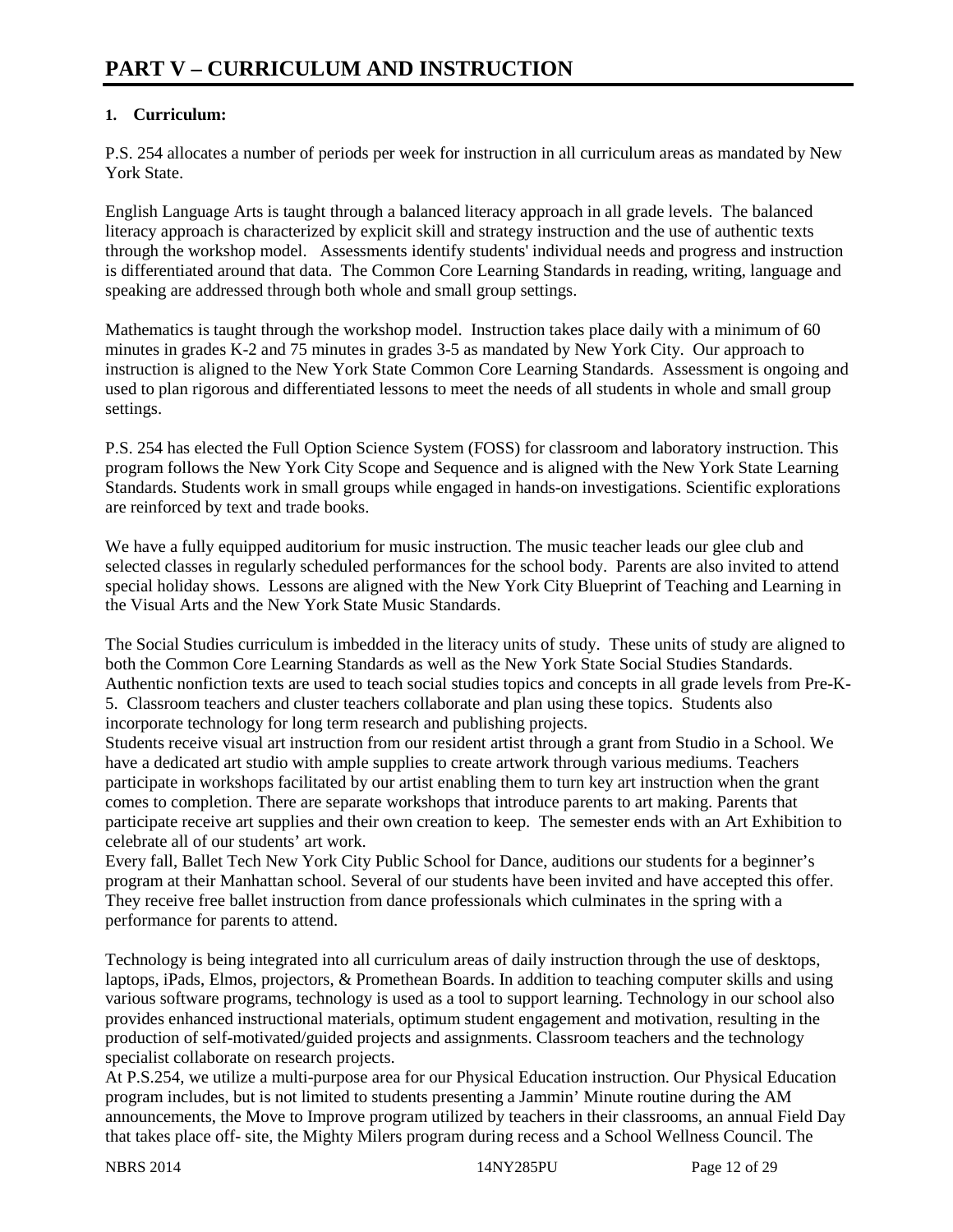Physical Education teacher aligns the curriculum with the Common Core Learning Standards and promotes collaborative conversations amongst the students. Additionally, our Physical Education teacher infuses technology into lessons by using a Promethean Board to provide a visual display for teaching skills and reinforcing concepts.

## **2. Reading/English:**

P.S. 254 has used the Balanced Literacy approach to teaching reading for 12 years. This approach consists of the reading workshop (shared reading, interactive read alouds, guided reading, independent reading and phonics/word study) and the writing workshop. Balanced Literacy is a comprehensive literacy program which. The philosophy behind it is to develop a gradual release of responsibility from the teacher to the students. This process consists of teaching to the students, working with the students and then having students work independently. The structure of learning is whole group, small group, partner work and independent work. All literacy content and instruction is aligned to the NYS Common Core Learning Standards. Assessment-based planning is at the core of this model.

An integral part of the CCLS is the ability for students to analyze and critique complex texts. Currently, we are using the techniques of close reading to improve our students' reading and writing performance. It is through whole group, small group and one to one discussions that students are also demonstrating that they are meeting the Speaking and Listening Standards as well as confirming their ability to discuss and justify their thinking based on evidence from a text.

We strongly believe in teaching students about metacognition. Through the workshop model, teachers demonstrate their thinking through "think alouds." Think alouds allow students to slow down the reading process and monitor their understanding of a text. Students are strategically grouped according to reading level, and/or by their strengths and weaknesses. Through small group work students' needs are specifically targeted through tiered instruction both by the classroom teachers and Academic Intervention Service providers. Additionally, students that perform above level are also targeted and placed into groups where they are cognitively challenged and given opportunities to participate in enrichment based instructional tasks.

Our teacher teams meet at least twice a week to analyze student work and data. They then use this information to modify Units of Study that are in place. Our Units of Study were created by the teachers and support staff. They consist of a combination of many resources and research based methodologies that have been proven successful both in and out of PS 254. Some of the reading resources include, the many works of Fountas and Pinnell, Strategies That Work versions I and II and the Comprehension Toolkit written by Anne Goudvis and Stephanie Harvey, Fundations/Wilson and currently ReadyGen. Writing resources include the work of Ralph Fletcher, Carl Anderson and Lucy Calkins.

### **3. Mathematics:**

Our school teaches math concepts which focus on topics that are aligned to the NYS Common Core Learning Standards. Students are engaged through interactive learning and taught using real world problems. Supplemental materials are used to reinforce math instruction during the school day. We design our instruction by creating curriculum maps to structure math blocks in the design of the workshop model. There is an emphasis on accountable talk, problem solving, and many opportunities to write to explain their thinking. We give students a variety of options to practice their math skills through individually designed math centers, Minute Math, games, and technology.

We are mindful of the importance of students staying on task during each lesson. Students have many opportunities for tactile learning. Manipulatives are an integral part of instruction. Charts and diagrams are created in the class with the students and act as visual aids to continually motivate them. Technology is used daily through the use of the Promethean board to engage the students in the lesson. Teachers also use appropriate websites to enrich and practice skills and concepts.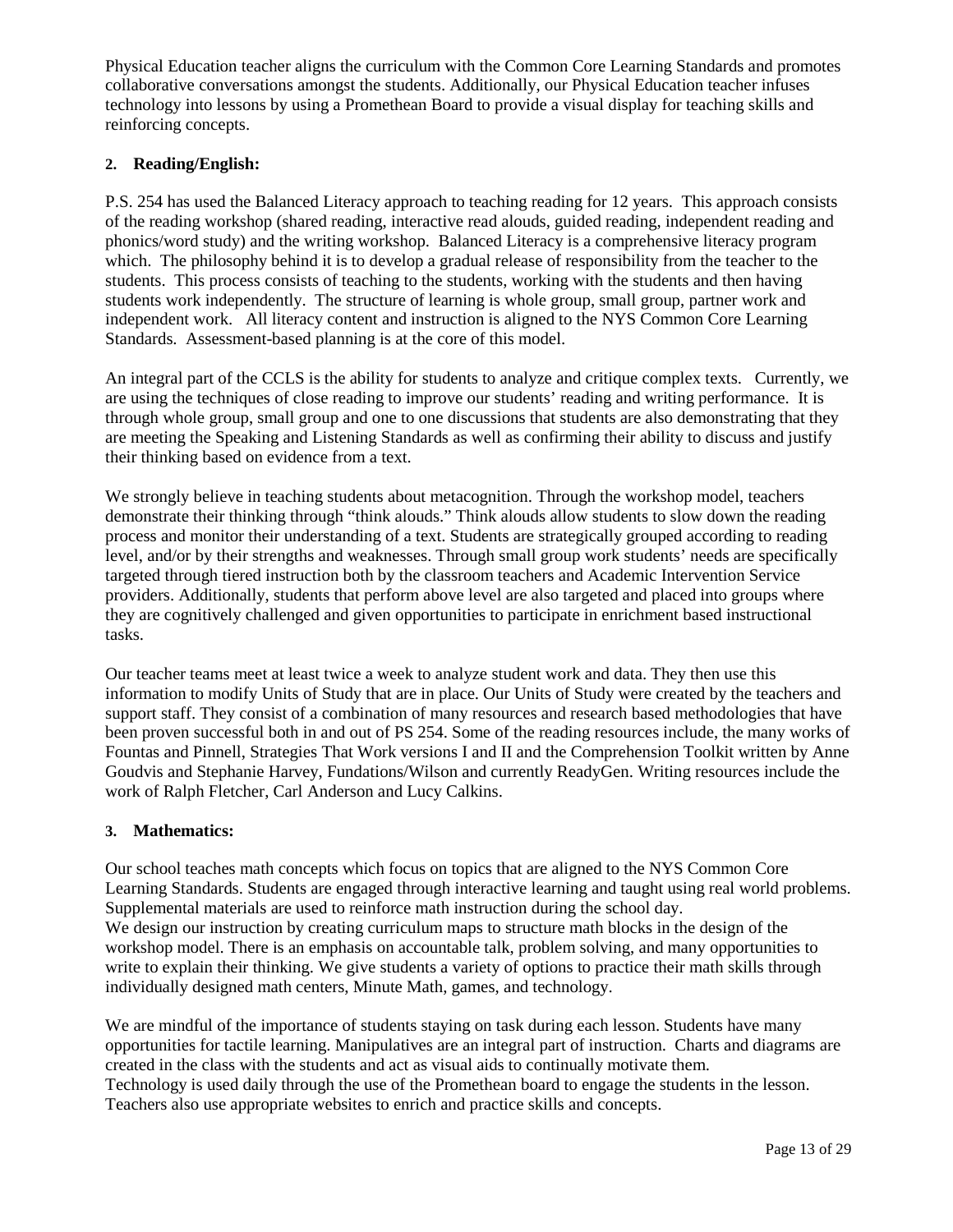Assessment is ongoing throughout the school year. A diagnostic is administered at the beginning of the year to identify skills the students already have mastered. Formative assessments are administered mid- year and at the end of the year to monitor student progress. Other formative assessments are given during the teaching of each unit to drive and revise instruction. We administer critical area assessments three to four times a year which provides data on students' ability to organize and explain their mathematical processes. Summative assessments are given at the end of each unit. All of the data collected is analyzed by teachers individually and collectively within the grade to evaluate students' needs.

Based on assessments, math groups are formed to address varied student needs. Grouping ranges from additional intensive support to extension activities for enrichment. Students in need of extra support are also serviced during the extended day program and during our after school program.

### **4. Additional Curriculum Area:**

Science: P.S. 254 has two Science teachers both of whom offer an enriching hands-on Science experience using a variety of teaching modalities. We have opted for The Full Option Science System (FOSS) which allows teachers and students to "do" science together.

The Scope and Sequence provides a framework for curriculum mapping between cluster and classroom teachers. This enables teachers to incorporate Science content with reading and writing standards. Science investigations are modified according to student needs. Experiments allow students to learn by doing. Since we service many ELLs especially in the lower grades, we find that using songs with science concepts helps students retain key information. Role playing also strengthens understanding of concepts. Promethean boards offer classroom and Science teachers the opportunity for interactive learning. The internet provides many sites related to scientific topics.

Our hands –on explorations are reinforced by text and trade books.

Students meet in the Science lab and the dual focus in the upper grades, is on experimentation and note booking. Students maintain journals detailing each experiment and use the Scientific method to record their data.

Assessment is ongoing during every lesson and informal observations are conducted. Diagnostic, formative, and summative assessments are used to drive instruction throughout a unit of study. Small group and class discussions lend themselves to peer assessment as students share ideas and comments throughout the lesson.

Throughout the years, select students have created and implemented a Green Team Program for the entire school community. They performed short skits in the auditorium to demonstrate the importance of reducing, reusing and recycling. 'The Green Police' monitor each classroom for proper disposal of recyclable items. We have also had an outreach program with a local high school to work with our younger students in our Victory Garden. They built raised beds and planted a variety of flowers and herbs. This activity incorporated science and math concepts and afforded a greater appreciation of Mother Earth.

The District 22 Honorable Anthony Genovesi Environmental Study Center has provided numerous Science Cluster Professional Development workshops. Many classes have also visited the center to engage in exploring various ecosystems and interact with different species of plants and animals. Our annual spring Science Exposition gives our students an opportunity to 'show what they know.' Projects are proudly displayed in the gym and hallways for several days to allow parents and students to enjoy the many different scientific topics. These experiments follow the scientific method. We also conduct a Science Night for parents so that they become more familiarized with what we do in our school. They perform similar experiments with their children and learn what is expected of each student.

Our community outreach includes field trips to the NYC Aquarium in Coney Island provided generously by our local councilman. Students explore a variety of aquatic life through observations and hands-on activities.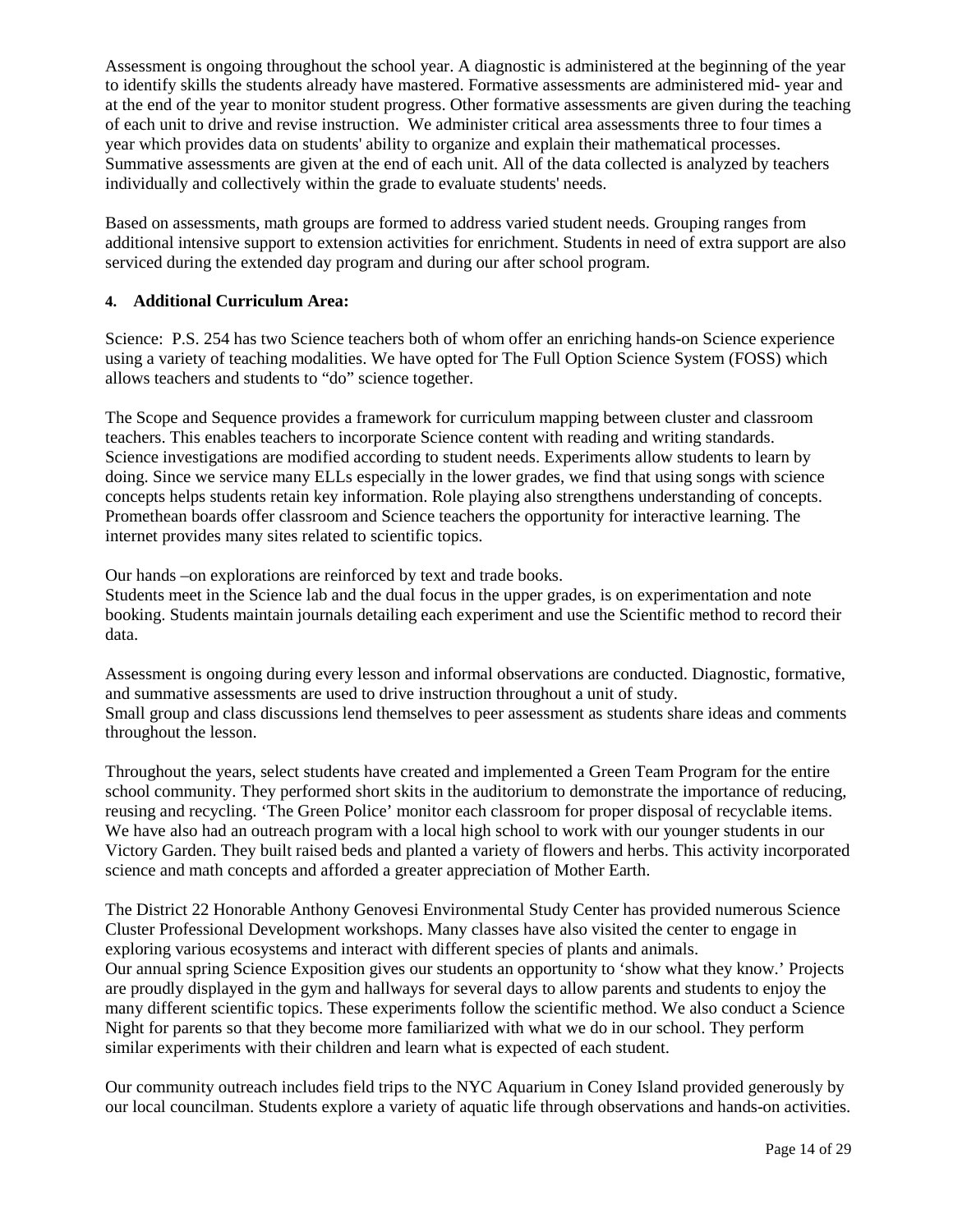Our science program makes learning fun. Students are fully engaged and are encouraged to develop a sense of curiosity which will enable them to become lifelong learners and productive citizens in the future.

Pre-kindergarten: Throughout the years we have noticed the importance of the relationship of nurturing the social/emotional growth in our youngest learners and its positive impact on student achievement. Additionally there has been a growing influx of students whose native language is not English. With this in mind, P.S. 254 was pro-active in requesting funding for three full day Pre-Kindergarten classes. In 2006 our request was granted.

Our Pre-Kindergarten strives to meet the needs of the whole child. Our curriculum follows a thematic approach aligned to the NYS Pre-kindergarten Foundation for the Common Core. Activities, tasks and problems are designed to give students opportunities to actively engage in exploration and problem solving and to demonstrate persistence. Social and emotional development is cultivated as students develop selfawareness, self-regulation, adaptability and accountability. Opportunities are provided for group work which helps develop and strengthen relationships with peers.

Units of study integrate math, literacy, social studies, physical activities and center time. Children are immersed in a language rich environment which helps them acquire strong English language skills necessary for academic success.

### **5. Instructional Methods:**

In all of our classes we provide individualized, data driven instruction that is designed to enhance the academic, social, and emotional development of all students. Formal and informal assessments are ongoing throughout the year. Teachers collaborate with support staff to analyze data and differentiate instruction for all students including ELL's, Special Education, At-risk and Enrichment students. Teachers use a range of techniques to address the different learning styles of these groups such as visual aids, kinesthetic activities and auditory supports.

Based on assessment data, students who are identified as At-risk are provided with tiered intervention. Tier 1 services are delivered directly from the classroom teacher. The teacher provides academic intervention in a small group setting within the classroom. The Student Support Team meets monthly to discuss students and initiate best practices and intervention strategies to support individual needs. Informal screenings may take place for Speech, Occupational and Physical Therapy, Counseling or Adaptive Physical Education. Such services may be recommended on a trial, informal, at-risk basis for Tier 2 Intervention. Extended Day and Academic Intervention Services may also be set for Tier 2. The team monitors progress and Tier 3 referrals may have to be recommended. Parents are contacted continuously from the point at which the classroom teacher or provider has identified a concern to the end of the school year.

Our English Language Learners are serviced through both a push-in and pull-out program. Teachers and ELL providers collaborate to address the needs of these students. Vocabulary development is emphasized and technology is used to support their learning. Some programs used to enhance their language acquisition are Rosetta Stone, Starfall.com, ColorinColorado.com and BrainPop.com.

We challenge our students by providing rigorous enrichment activities such as Renzulli Learning. This online software program engages students in self-directed learning by exploring resources that have been specifically matched to their individual profiles, and teachers have access to activities that align to specific objectives, skills, and the Common Core Learning Standards. Another online software program used is Uptowneducation. Students are challenged in reading comprehension and social studies activities. Additional art and music programs are in place for our Enrichment students. They are given the opportunity to learn to read music and play various instruments.

Technology is used to address diverse subgroups. Some programs used are: Reading Plus Fluency, New Heights, Great Leaps, GoMath, Envision online enrichment resources, and free online resources such as Multiplication.com and Coolmathforkids.com.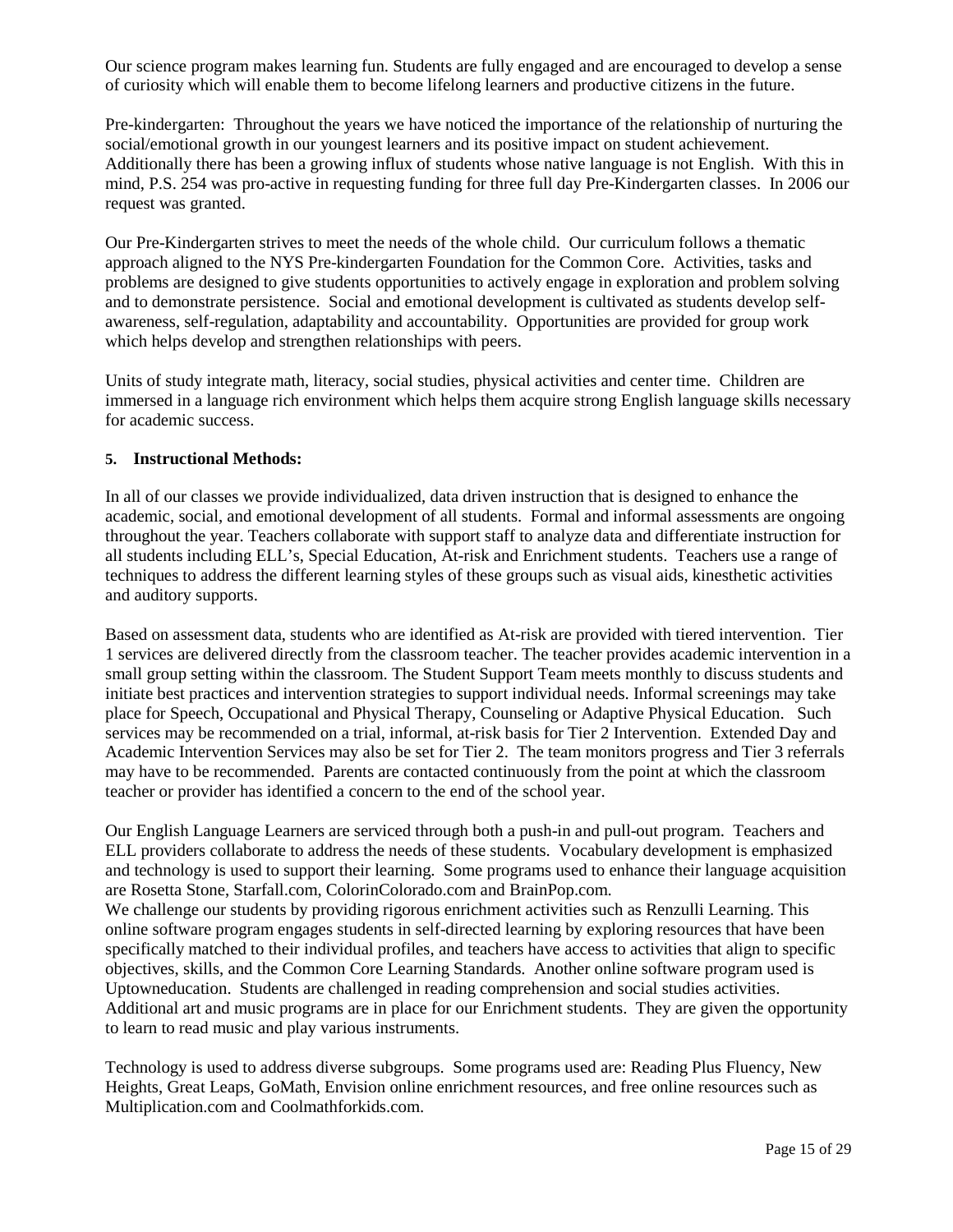#### **6. Professional Development:**

P.S. 254 credits its many accomplishments to our commitment and conviction to professional development (PD). Teachers participate in a variety of approaches to professional development such as coaching, consultation, communities of practice, study groups, mentoring, peer observation, and reflective supervision.

Administrators set instructional goals based on New York City's Instructional Expectations while incorporating the Common Core Learning Standards. These goals are shared with the staff through Faculty Conferences. Plans are then developed together with the literacy staff developer, math staff developer, ELL providers, Special Education support staff and instructional lead teachers to design the professional development that best fits the staff in order to achieve student progress.

Teachers have individual needs which are identified through a Needs Assessment Survey for Professional Development. Based on the data from these surveys, administrators and staff developers are able to make specific plans for the teachers. Staff developers both model lessons and arrange inter-visitations. Intervisitations give teachers the opportunity to observe their colleagues using best practices. They are then given time for debriefing. This provides them with the opportunity to ask questions and further plan for their particular class.

Teachers also participated in study groups facilitated by staff developers, outside consultants and network support staff. We believe in being at the forefront of education and deem this possible by keeping current with new research on education. After participating in these study groups, teachers are given the opportunity to turn-key new information to the whole school community.

Administrators and staff developers articulate on a regular basis to discuss feedback given to teachers postobservation. At that time administrators co-design a plan of action to help support teacher growth. Plans are flexible and ever-changing based on evidence observed by administrators and PD session teacher feedback forms. Due to the varied levels of proficiency around instruction, teachers receive whole school, small group and individualized PD.

Collaboration amongst the teachers is the crux of professional development. Horizontal and vertical teacher teams meet regularly to analyze student work using a set protocol in which we target and track progress of subgroups. Instructional lead teachers facilitate conversations around trends and gaps based on standards. We then identify and implement best practices to use with these groups over a selected period of time based on the needs of the students. The team then meets again to analyze student work and determine if the instructional practices chosen were successful. Successful practices are then shared with the school community through all professional development modalities.

### **7. School Leadership**

P.S. 254 is a school with a very diverse and multicultural school community. Our philosophies are "doing what is right for children" and "we are in the business of growing great professionals". Education is very fluid and our professionals are always learning and sharing new ideas, taking the initiative and using different methodologies/practices to maintain rigorous instruction and advance student achievement. The guiding philosophy is that everyone can learn and grow to their full potential with the right support and guidance.

We are a collaborative community. At P.S. 254, the principal works closely with her assistant principal and meets with the cabinet made up of staff developers and master teachers across all content areas to ensure that we always "have our finger on the pulse of the school" and can meet the varied needs of all students. These meetings are the driving force to the actualization of the school's vision and goals for our students. In addition, instructional lead teachers facilitate weekly teacher team meetings at which our professional staff discuss practices and make recommendations that impact student progress, curriculum, resources and programming decisions. We develop leaders and support their continued professional growth. We have paraprofessionals who have become teachers as well as teachers who have become administrators.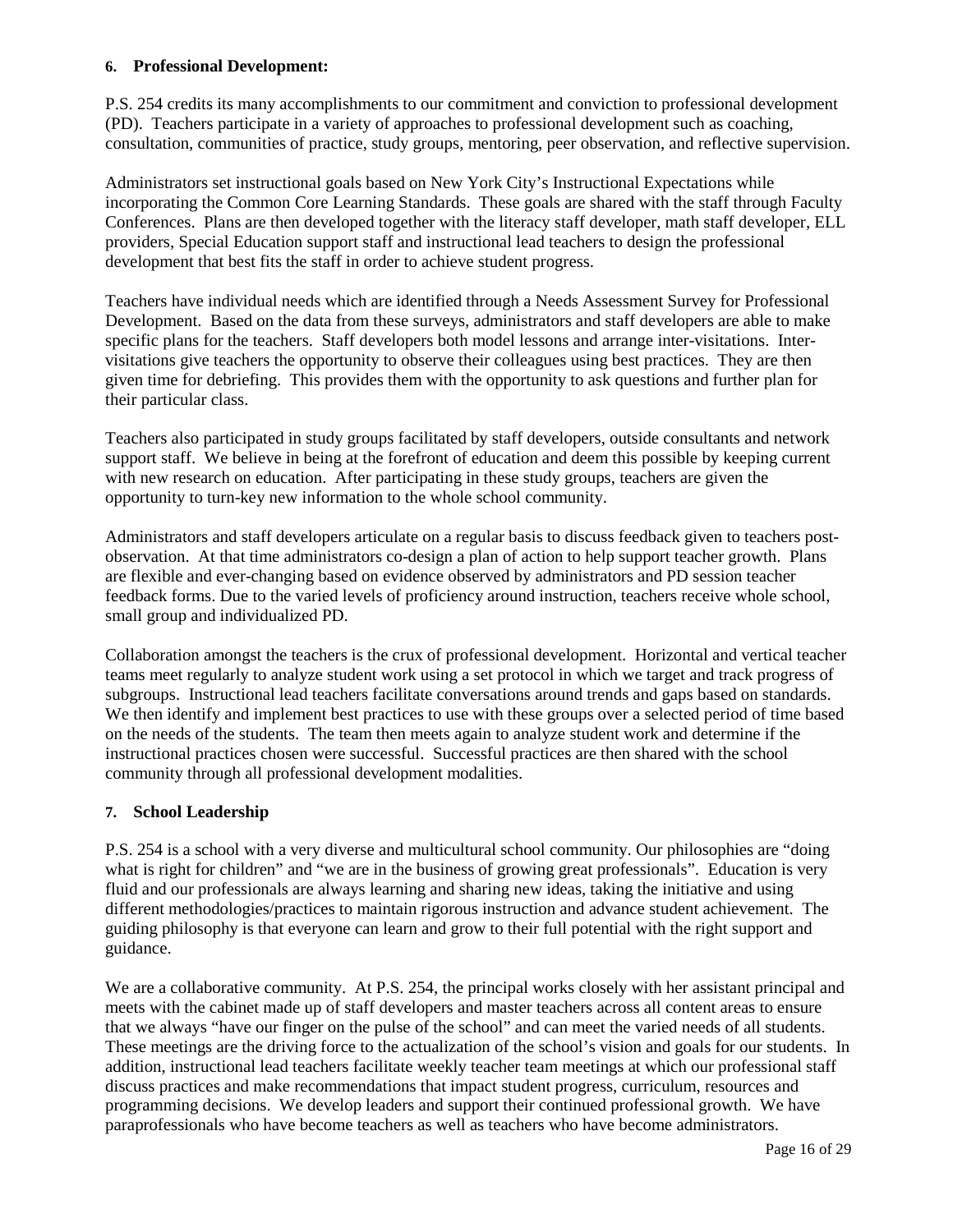P.S. 254 is successful because we not only understand that parent engagement is an essential component of high academic achievement, we also empower all of our parents to share our goals and vision and be a partner in their children's education. Since a large number of our families speak languages other than English, we have created a Translation Committee to ensure that parents can fully participate in school activities and assist their children in working to their full potential.

Our School Leadership Team consists of the principal, parents, teachers, a paraprofessional and a school aide which gives a voice in decision making to those who are sharing our goal of ensuring that all of our students achieve their highest level of success. These monthly team meetings result in honest and effective dialogues in which all members are "on the same page" working towards our school goals.

If ever a school deserved a Blue Ribbon Award, it is PS 254. At PS 254, we provide effective leadership to empower all constituents of our school community to drive continual positive growth and provide all students with the highest quality education.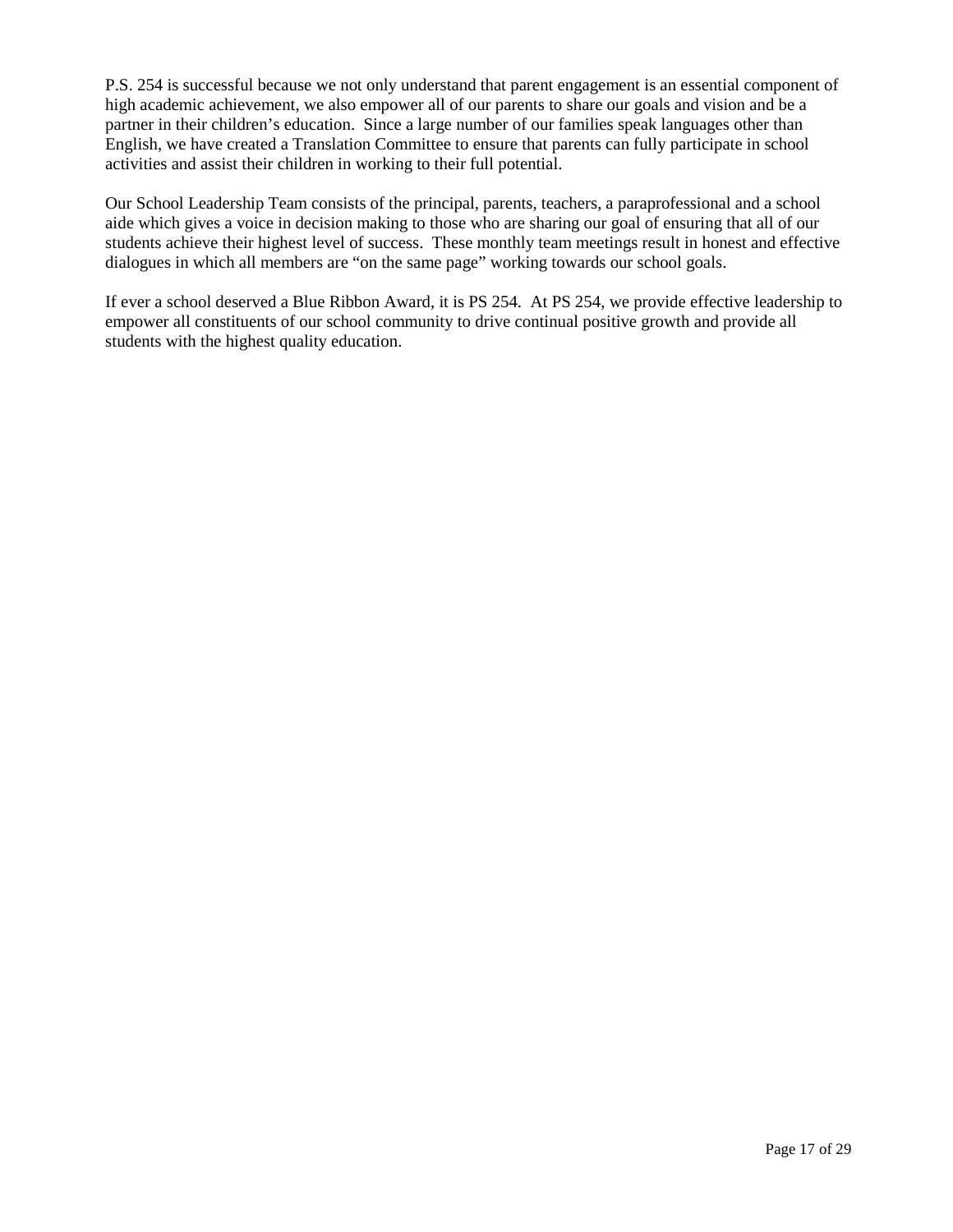**All Students Tested/Grade: 3 Publisher:** Pearson

**Subject:** <u>Math **Test:** New York State Mathematics Exam</u><br> **All Students Tested/Grade:** 3 **Edition/Publication Year:** 2013

| School Year                            | 2012-2013       | 2011-2012        | 2010-2011       | 2009-2010       | 2008-2009      |
|----------------------------------------|-----------------|------------------|-----------------|-----------------|----------------|
| Testing month                          | May             | May              | May             | May             | May            |
| <b>SCHOOL SCORES*</b>                  |                 |                  |                 |                 |                |
| % Level 3 plus % Level 4               | 63              | 88               | 83              | 89              | 100            |
| $%$ Level 4                            | 24              | 26               | $\overline{32}$ | 55              | 55             |
| Number of students tested              | 90              | 88               | 117             | 92              | 91             |
| Percent of total students tested       | 100             | 100              | 100             | 100             | 100            |
| Number of students tested with         | $\overline{0}$  | $\overline{0}$   | $\overline{0}$  | $\theta$        | $\overline{0}$ |
| alternative assessment                 |                 |                  |                 |                 |                |
| % of students tested with              | $\overline{0}$  | $\overline{0}$   | $\overline{0}$  | $\theta$        | $\overline{0}$ |
| alternative assessment                 |                 |                  |                 |                 |                |
| <b>SUBGROUP SCORES</b>                 |                 |                  |                 |                 |                |
| 1. Free and Reduced-Price              |                 |                  |                 |                 |                |
| Meals/Socio-Economic/                  |                 |                  |                 |                 |                |
| <b>Disadvantaged Students</b>          |                 |                  |                 |                 |                |
| $\overline{\%}$ Level 3 plus % Level 4 | 53              | 83               | 83              | 90              | 100            |
| % Level 4                              | 19              | 21               | 32              | $\overline{56}$ | 40             |
| Number of students tested              | $\overline{59}$ | 53               | 117             | 91              | 10             |
| 2. Students receiving Special          |                 |                  |                 |                 |                |
| <b>Education</b>                       |                 |                  |                 |                 |                |
| % Level 3 plus % Level 4               | 67              | 50               | 41              | 80              |                |
| % Level 4                              | 11              | $\boldsymbol{0}$ | 18              | 20              |                |
| Number of students tested              | 9               | $\overline{2}$   | 17              | 10              | $\overline{4}$ |
| 3. English Language Learner            |                 |                  |                 |                 |                |
| <b>Students</b>                        |                 |                  |                 |                 |                |
| % Level 3 plus % Level 4               | 40              | 91               | 39              | 87              | 100            |
| % Level 4                              | 13              | $\mathbf{0}$     | 17              | 47              | 36             |
| Number of students tested              | 15              | 11               | 18              | 15              | 11             |
| 4. Hispanic or Latino                  |                 |                  |                 |                 |                |
| <b>Students</b>                        |                 |                  |                 |                 |                |
| % Level 3 plus % Level 4               | 31              | 100              | 71              | 88              | 100            |
| % Level 4                              | $\overline{0}$  | 13               | 29              | 13              | 33             |
| Number of students tested              | 13              | 8                | $\overline{7}$  | $\,8\,$         | 6              |
| 5. African-American                    |                 |                  |                 |                 |                |
| <b>Students</b>                        |                 |                  |                 |                 |                |
| % Level 3 plus % Level 4               | $\overline{0}$  | 67               | 44              | 56              | 100            |
| % Level 4                              | $\overline{0}$  | 33               | $\overline{0}$  | 22              | 42             |
| Number of students tested              | $\overline{2}$  | $\overline{3}$   | 9               | 9               | 12             |
| <b>6. Asian Students</b>               |                 |                  |                 |                 |                |
| % Level 3 plus % Level 4               | 71              | 90               | 95              | 94              | 100            |
| % Level 4                              | 29              | 20               | 47              | 67              | 45             |
| Number of students tested              | 24              | 30               | 38              | 35              | 31             |
| 7. American Indian or                  |                 |                  |                 |                 |                |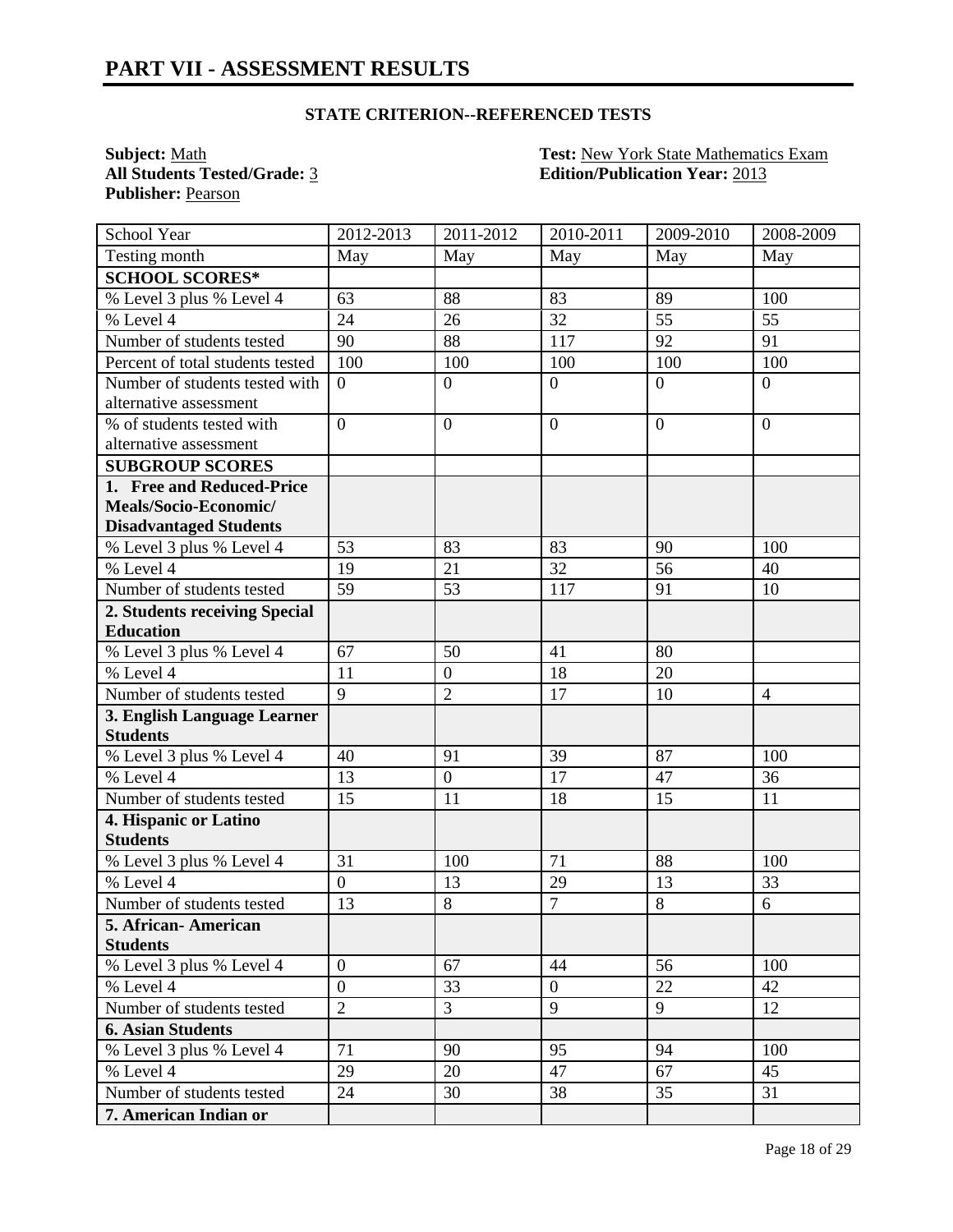| <b>Alaska Native Students</b>    |                  |                |              |          |                |
|----------------------------------|------------------|----------------|--------------|----------|----------------|
| % Level 3 plus % Level 4         | 100              |                |              |          |                |
| % Level 4                        | $\boldsymbol{0}$ |                |              |          |                |
| Number of students tested        | $\mathbf{1}$     | $\overline{0}$ | $\mathbf{0}$ | $\theta$ | $\overline{0}$ |
| 8. Native Hawaiian or other      |                  |                |              |          |                |
| <b>Pacific Islander Students</b> |                  |                |              |          |                |
| % Level 3 plus % Level 4         |                  |                |              |          |                |
| % Level 4                        |                  |                |              |          |                |
| Number of students tested        |                  |                |              |          |                |
| 9. White Students                |                  |                |              |          |                |
| % Level 3 plus % Level 4         | 70               | 85             | 83           | 93       | 100            |
| % Level 4                        | 30               | 32             | 27           | 60       | 69             |
| Number of students tested        | 50               | 47             | 63           | 40       | 42             |
| <b>10. Two or More Races</b>     |                  |                |              |          |                |
| identified Students              |                  |                |              |          |                |
| % Level 3 plus % Level 4         |                  |                |              |          |                |
| % Level 4                        |                  |                |              |          |                |
| Number of students tested        |                  |                |              |          |                |
| 11. Other 1: Other 1             |                  |                |              |          |                |
| % Level 3 plus % Level 4         |                  |                |              |          |                |
| % Level 4                        |                  |                |              |          |                |
| Number of students tested        |                  |                |              |          |                |
| 12. Other 2: Other 2             |                  |                |              |          |                |
| % Level 3 plus % Level 4         |                  |                |              |          |                |
| % Level 4                        |                  |                |              |          |                |
| Number of students tested        |                  |                |              |          |                |
| 13. Other 3: Other 3             |                  |                |              |          |                |
| % Level 3 plus % Level 4         |                  |                |              |          |                |
| % Level 4                        |                  |                |              |          |                |
| Number of students tested        |                  |                |              |          |                |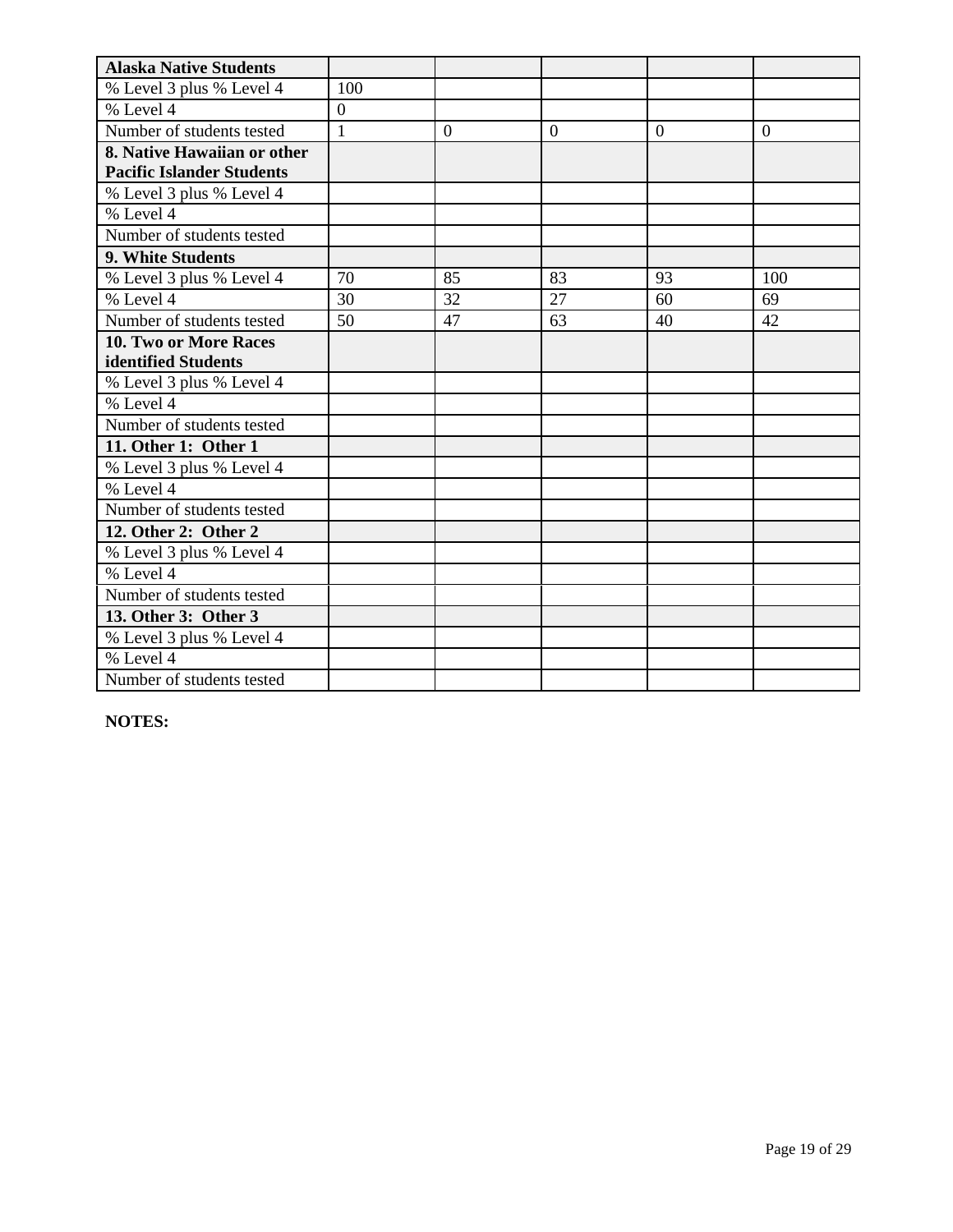**Publisher:** Pearson

# **Subject:** <u>Math **Test:** New York State Mathematics Exam</u><br> **All Students Tested/Grade:** 4 **Test: Edition/Publication Year:** 2013 **All Students Tested/Grade:** 4 **Edition/Publication Year:** 2013

| School Year                                    | 2012-2013            | 2011-2012    | 2010-2011      | 2009-2010      | 2008-2009      |
|------------------------------------------------|----------------------|--------------|----------------|----------------|----------------|
| Testing month                                  | May                  | May          | May            | May            | May            |
| <b>SCHOOL SCORES*</b>                          |                      |              |                |                |                |
| % Level 3 plus % Level 4                       | 54                   | 88           | 98             | 88             | 96             |
| % Level 4                                      | 36                   | 65           | 70             | 60             | 67             |
| Number of students tested                      | 91                   | 114          | 92             | 91             | 102            |
| Percent of total students tested               | 100                  | 100          | 100            | 100            | 100            |
| Number of students tested with                 | $\overline{0}$       | $\mathbf{1}$ | $\mathbf{0}$   | $\theta$       | $\overline{0}$ |
| alternative assessment                         |                      |              |                |                |                |
| % of students tested with                      | $\overline{0}$       | $\mathbf{1}$ | $\overline{0}$ | $\overline{0}$ | $\overline{0}$ |
| alternative assessment                         |                      |              |                |                |                |
| <b>SUBGROUP SCORES</b>                         |                      |              |                |                |                |
| 1. Free and Reduced-Price                      |                      |              |                |                |                |
| Meals/Socio-Economic/                          |                      |              |                |                |                |
| <b>Disadvantaged Students</b>                  |                      |              |                |                |                |
| % Level 3 plus % Level 4                       | 50                   | 85           | 98             | 90             | 90             |
| % Level 4                                      | 29                   | 54           | 70             | 63             | 63             |
| Number of students tested                      | $\overline{58}$      | 74           | 92             | 88             | 19             |
| 2. Students receiving Special                  |                      |              |                |                |                |
| <b>Education</b>                               |                      |              |                |                |                |
| % Level 3 plus % Level 4                       | 25                   | 41           | 91             |                | 63             |
| % Level 4                                      | 13<br>$\overline{8}$ | 35           | 27             |                | $\overline{0}$ |
| Number of students tested                      |                      | 17           | 11             | 5              | 8              |
| 3. English Language Learner<br><b>Students</b> |                      |              |                |                |                |
|                                                | 30                   | 64           | 89             | 78             | 86             |
| % Level 3 plus % Level 4<br>% Level 4          | 20                   | 36           | 11             | 33             | 36             |
| Number of students tested                      | 10                   | 14           | 9              | 9              | 22             |
|                                                |                      |              |                |                |                |
| 4. Hispanic or Latino<br><b>Students</b>       |                      |              |                |                |                |
| % Level 3 plus % Level 4                       | 20                   | 86           | 100            | 71             | 94             |
| % Level 4                                      | 10                   | 43           | 57             | 14             | 56             |
| Number of students tested                      | 10                   | $\tau$       | $\overline{7}$ | $\overline{7}$ | 16             |
| 5. African- American                           |                      |              |                |                |                |
| <b>Students</b>                                |                      |              |                |                |                |
| % Level 3 plus % Level 4                       | 25                   | 56           | 88             | 75             | 100            |
| % Level 4                                      | $\boldsymbol{0}$     | 33           | 38             | 33             | 75             |
| Number of students tested                      | $\overline{4}$       | 9            | 8              | 12             | 8              |
| <b>6. Asian Students</b>                       |                      |              |                |                |                |
| % Level 3 plus % Level 4                       | 73                   | 97           | 100            | 90             | 100            |
| % Level 4                                      | 43                   | 86           | 89             | 71             | 76             |
| Number of students tested                      | 30                   | 35           | 35             | 31             | 38             |
| 7. American Indian or                          |                      |              |                |                |                |
| <b>Alaska Native Students</b>                  |                      |              |                |                |                |
| % Level 3 plus % Level 4                       |                      |              |                |                |                |
| % Level 4                                      |                      |              |                |                |                |
|                                                |                      |              |                |                |                |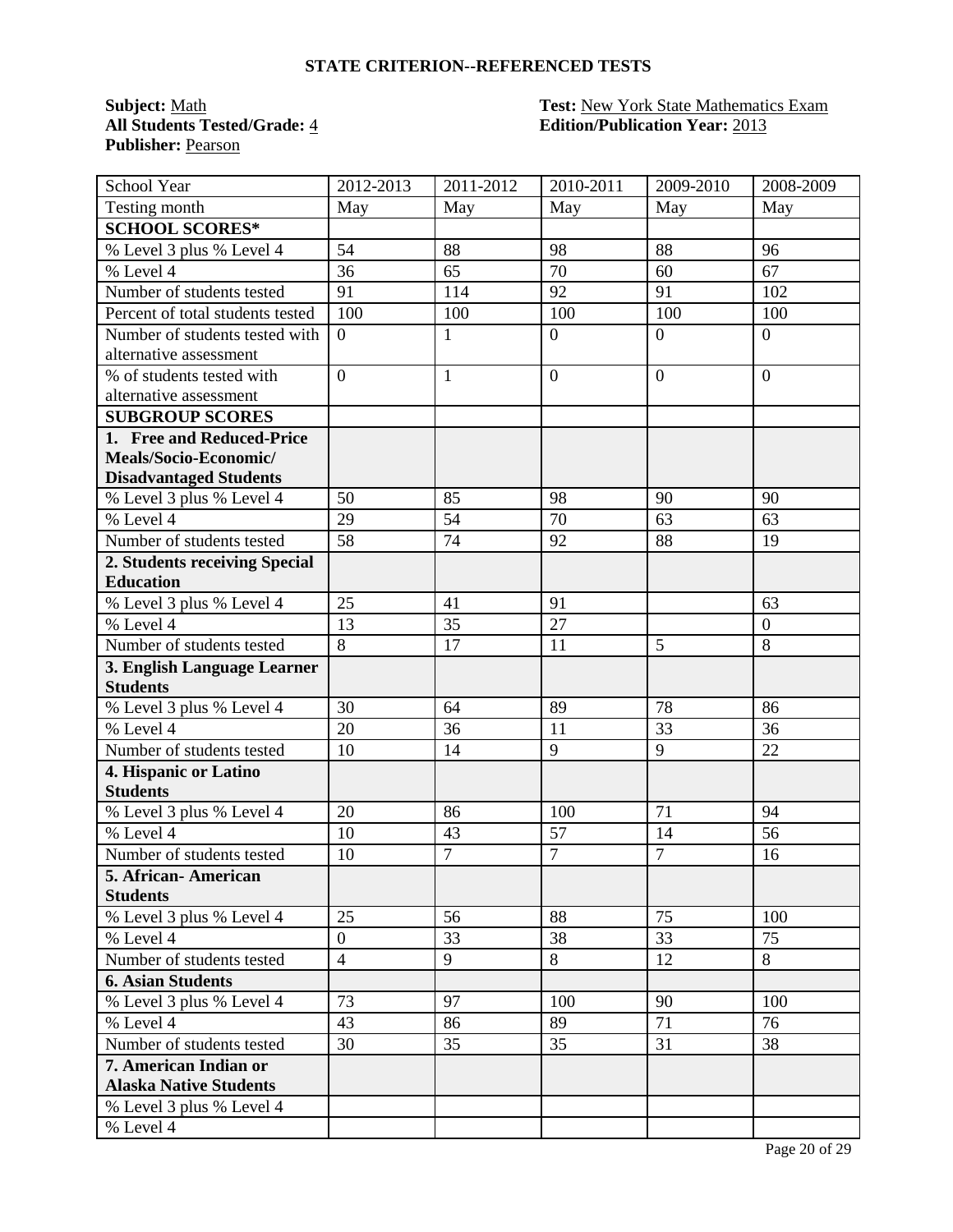| Number of students tested        |    |    |    |    |    |
|----------------------------------|----|----|----|----|----|
| 8. Native Hawaiian or other      |    |    |    |    |    |
| <b>Pacific Islander Students</b> |    |    |    |    |    |
| % Level 3 plus % Level 4         |    |    |    |    |    |
| % Level 4                        |    |    |    |    |    |
| Number of students tested        |    |    |    |    |    |
| 9. White Students                |    |    |    |    |    |
| % Level 3 plus % Level 4         | 51 | 88 | 98 | 93 | 93 |
| % Level 4                        | 40 | 62 | 62 | 68 | 65 |
| Number of students tested        | 47 | 63 | 42 | 41 | 40 |
| 10. Two or More Races            |    |    |    |    |    |
| identified Students              |    |    |    |    |    |
| % Level 3 plus % Level 4         |    |    |    |    |    |
| % Level 4                        |    |    |    |    |    |
| Number of students tested        |    |    |    |    |    |
| 11. Other 1: Other 1             |    |    |    |    |    |
| % Level 3 plus % Level 4         |    |    |    |    |    |
| % Level 4                        |    |    |    |    |    |
| Number of students tested        |    |    |    |    |    |
| 12. Other 2: Other 2             |    |    |    |    |    |
| % Level 3 plus % Level 4         |    |    |    |    |    |
| % Level 4                        |    |    |    |    |    |
| Number of students tested        |    |    |    |    |    |
| 13. Other 3: Other 3             |    |    |    |    |    |
| % Level 3 plus % Level 4         |    |    |    |    |    |
| % Level 4                        |    |    |    |    |    |
| Number of students tested        |    |    |    |    |    |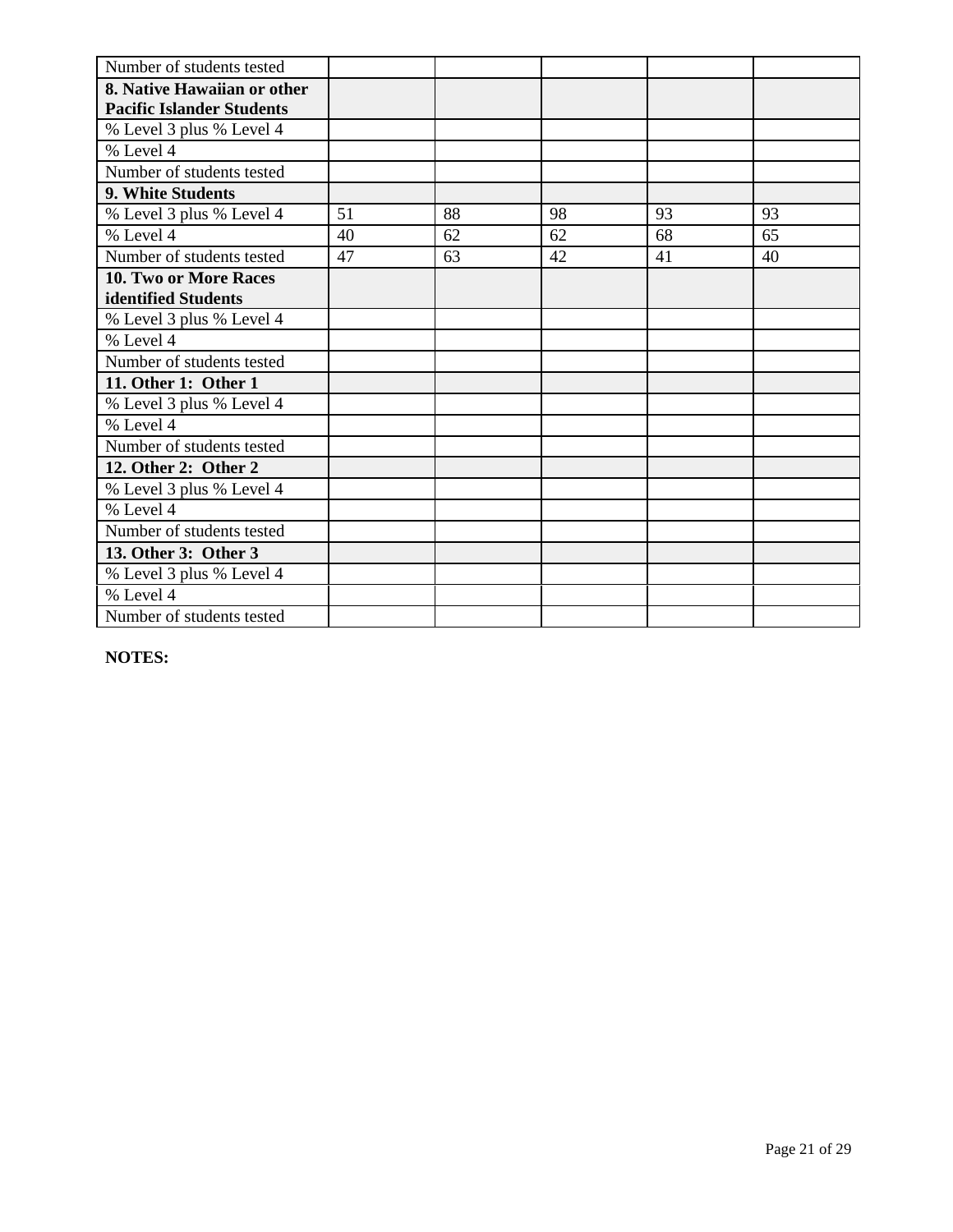**Publisher:** Pearson

# **Subject:** <u>Math **Test:** New York State Mathematics Exam</u><br> **All Students Tested/Grade:** 5 **Test: Edition/Publication Year:** 2013 **All Students Tested/Grade:** 5 **Edition/Publication Year:** 2013

| School Year                              | 2012-2013      | 2011-2012        | 2010-2011        | 2009-2010      | 2008-2009      |
|------------------------------------------|----------------|------------------|------------------|----------------|----------------|
| Testing month                            | May            | May              | May              | May            | May            |
| <b>SCHOOL SCORES*</b>                    |                |                  |                  |                |                |
| % Level 3 plus % Level 4                 | 67             | 93               | 90               | 92             | 99             |
| % Level $\overline{4}$                   | 27             | 58               | 56               | 55             | 74             |
| Number of students tested                | 114            | 91               | 95               | 94             | 82             |
| Percent of total students tested         | 100            | 100              | 100              | 100            | 100            |
| Number of students tested with           | $\mathbf{1}$   | $\boldsymbol{0}$ | $\overline{0}$   | $\theta$       | 1              |
| alternative assessment                   |                |                  |                  |                |                |
| % of students tested with                | $\mathbf{1}$   | $\overline{0}$   | $\overline{0}$   | $\overline{0}$ | $\mathbf{1}$   |
| alternative assessment                   |                |                  |                  |                |                |
| <b>SUBGROUP SCORES</b>                   |                |                  |                  |                |                |
| 1. Free and Reduced-Price                |                |                  |                  |                |                |
| Meals/Socio-Economic/                    |                |                  |                  |                |                |
| <b>Disadvantaged Students</b>            |                |                  |                  |                |                |
| % Level 3 plus % Level 4                 | 58             | 92               | 90               | 92             | 100            |
| % Level 4                                | 20             | 56               | 56               | 54             | 64             |
| Number of students tested                | 77             | 61               | 95               | 96             | 11             |
| 2. Students receiving Special            |                |                  |                  |                |                |
| <b>Education</b>                         |                |                  |                  |                |                |
| % Level 3 plus % Level 4                 | 21             | 60               | 40               | 33             |                |
| % Level 4                                | 14             | 10               | $\boldsymbol{0}$ | 17             |                |
| Number of students tested                | 14             | 10               | 5                | 6              | $\overline{2}$ |
| 3. English Language Learner              |                |                  |                  |                |                |
| <b>Students</b>                          | $\overline{7}$ |                  |                  | 71             |                |
| % Level 3 plus % Level 4<br>% Level 4    | $\overline{0}$ | 71               | 50               | 21             | 92             |
|                                          |                | 14               | 30               |                | 42             |
| Number of students tested                | 15             | $\overline{7}$   | 10               | 14             | 12             |
| 4. Hispanic or Latino<br><b>Students</b> |                |                  |                  |                |                |
| % Level 3 plus % Level 4                 | 43             | 100              | 50               | 87             | 100            |
| % Level 4                                | 14             | 43               | 13               | 53             | 56             |
| Number of students tested                | $\overline{7}$ | $\overline{7}$   | 8                | 15             | 9              |
| 5. African- American                     |                |                  |                  |                |                |
| <b>Students</b>                          |                |                  |                  |                |                |
| % Level 3 plus % Level 4                 | 38             | 72               | 91               | 89             | 86             |
| % Level 4                                | $\overline{0}$ | 27               | 36               | 33             | 29             |
| Number of students tested                | 8              | $\overline{7}$   | 11               | 9              | $\overline{7}$ |
| <b>6. Asian Students</b>                 |                |                  |                  |                |                |
| % Level 3 plus % Level 4                 | 85             | 97               | 91               | 100            | 100            |
| % Level 4                                | 39             | 76               | 66               | 70             | 85             |
| Number of students tested                | 39             | 37               | 32               | 33             | 33             |
| 7. American Indian or                    |                |                  |                  |                |                |
| <b>Alaska Native Students</b>            |                |                  |                  |                |                |
| % Level 3 plus % Level 4                 |                |                  |                  |                |                |
| % Level 4                                |                |                  |                  |                |                |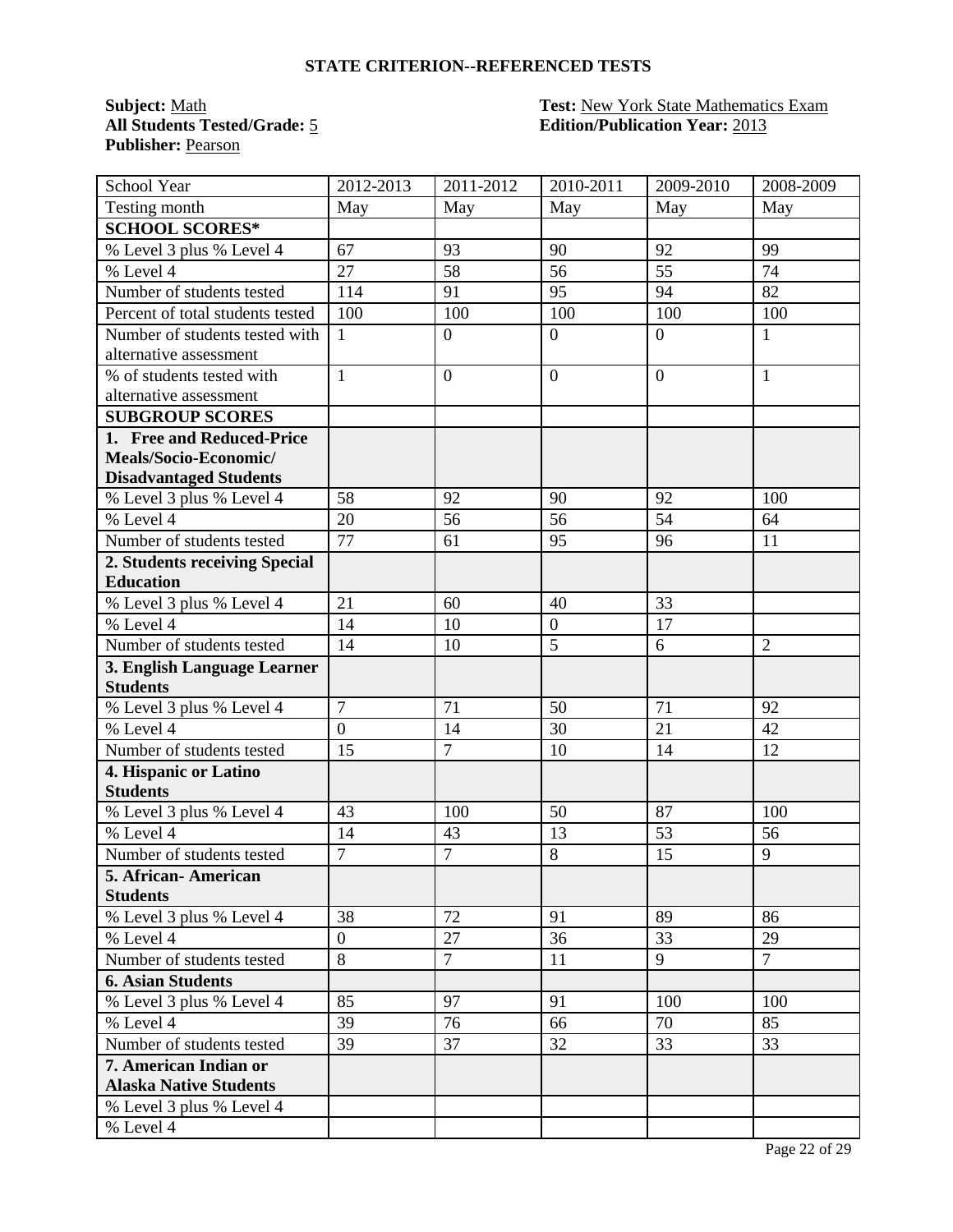| Number of students tested        |    |    |    |    |     |
|----------------------------------|----|----|----|----|-----|
| 8. Native Hawaiian or other      |    |    |    |    |     |
| <b>Pacific Islander Students</b> |    |    |    |    |     |
| % Level 3 plus % Level 4         |    |    |    |    |     |
| % Level 4                        |    |    |    |    |     |
| Number of students tested        |    |    |    |    |     |
| 9. White Students                |    |    |    |    |     |
| % Level 3 plus % Level 4         | 62 | 93 | 96 | 87 | 100 |
| % Level 4                        | 25 | 50 | 61 | 49 | 79  |
| Number of students tested        | 60 | 40 | 44 | 37 | 33  |
| 10. Two or More Races            |    |    |    |    |     |
| identified Students              |    |    |    |    |     |
| % Level 3 plus % Level 4         |    |    |    |    |     |
| % Level 4                        |    |    |    |    |     |
| Number of students tested        |    |    |    |    |     |
| 11. Other 1: Other 1             |    |    |    |    |     |
| % Level 3 plus % Level 4         |    |    |    |    |     |
| % Level 4                        |    |    |    |    |     |
| Number of students tested        |    |    |    |    |     |
| 12. Other 2: Other 2             |    |    |    |    |     |
| % Level 3 plus % Level 4         |    |    |    |    |     |
| % Level 4                        |    |    |    |    |     |
| Number of students tested        |    |    |    |    |     |
| 13. Other 3: Other 3             |    |    |    |    |     |
| % Level 3 plus % Level 4         |    |    |    |    |     |
| % Level 4                        |    |    |    |    |     |
| Number of students tested        |    |    |    |    |     |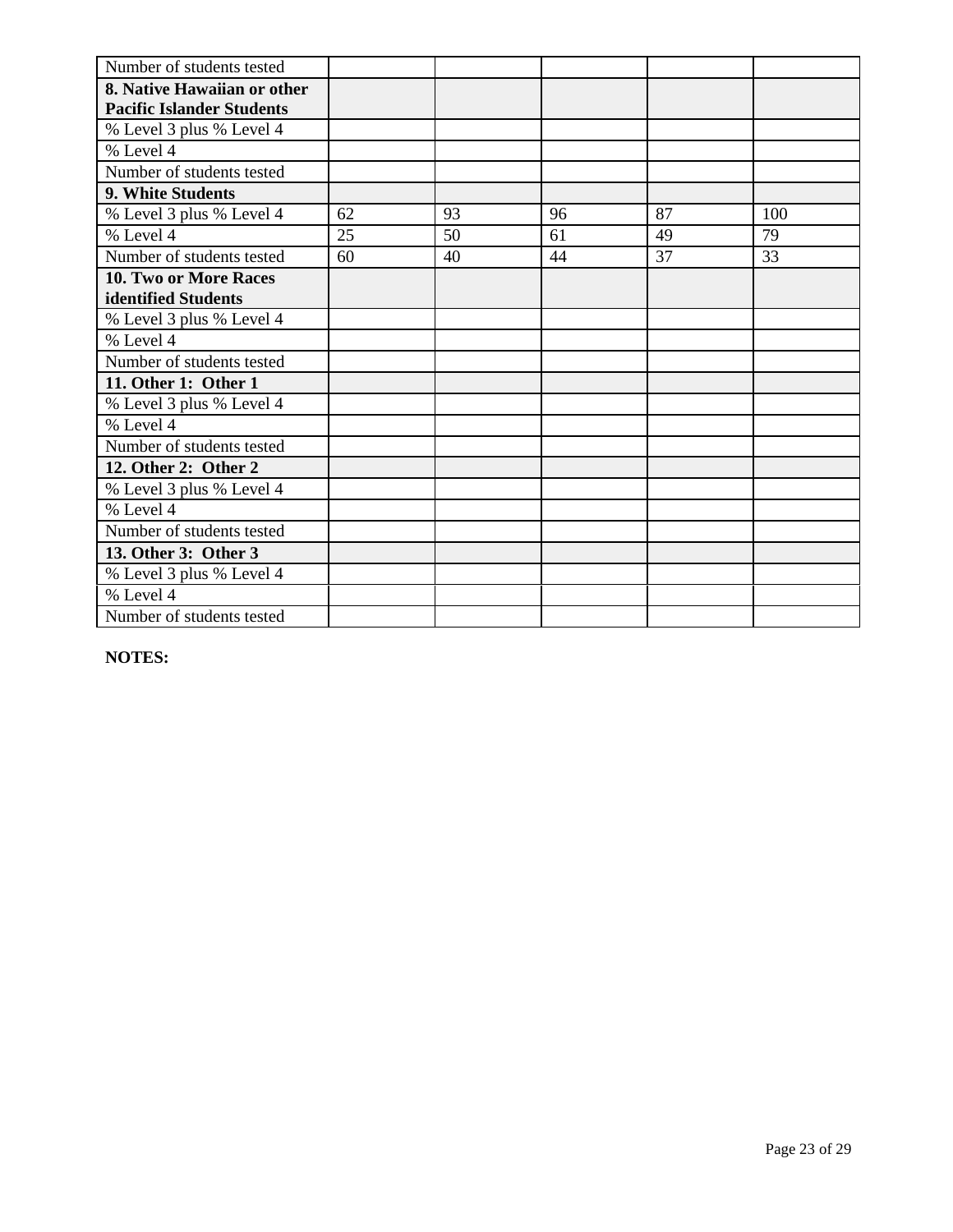# **Publisher:** Pearson

# **Subject: Reading/ELA Test: New York State English Language** Arts Exam **All Students Tested/Grade:** 3 **Edition/Publication Year:** 2013

| Testing month<br>Apr<br>Apr<br>Apr<br>Apr<br>Apr<br><b>SCHOOL SCORES*</b><br>74<br>% Level 3 plus % Level 4<br>46<br>80<br>69<br>97<br>$\overline{7}$<br>$\overline{15}$<br>$\overline{27}$<br>$\overline{23}$<br>$%$ Level 4<br>6<br>87<br>Number of students tested<br>88<br>114<br>90<br>90<br>Percent of total students tested<br>100<br>100<br>100<br>100<br>100<br>$\overline{0}$<br>Number of students tested with<br>$\theta$<br>$\overline{0}$<br>$\overline{0}$<br>$\overline{0}$<br>alternative assessment<br>$\overline{0}$<br>$\overline{0}$<br>$\mathbf{0}$<br>$\overline{0}$<br>% of students tested with<br>$\overline{0}$<br>alternative assessment<br><b>SUBGROUP SCORES</b><br>1. Free and Reduced-Price<br>Meals/Socio-Economic/<br><b>Disadvantaged Students</b><br>72<br>% Level 3 plus % Level 4<br>38<br>74<br>69<br>90<br>$\overline{5}$<br>% Level 4<br>15<br>27<br>8<br>$\overline{0}$<br>56<br>Number of students tested<br>114<br>90<br>53<br>10<br>2. Students receiving Special<br><b>Education</b><br>% Level 3 plus % Level 4<br>11<br>50<br>10<br>24<br>$\overline{0}$<br>$\mathbf{0}$<br>$\overline{0}$<br>10<br>% Level 4<br>9<br>$\overline{2}$<br>Number of students tested<br>17<br>10<br>$\overline{4}$<br>3. English Language Learner<br><b>Students</b><br>$\overline{7}$<br>17<br>50<br>100<br>% Level 3 plus % Level 4<br>46<br>% Level 4<br>$\overline{0}$<br>$\overline{0}$<br>$\overline{0}$<br>14<br>11<br>Number of students tested<br>9<br>12<br>15<br>14<br>11<br>4. Hispanic or Latino<br><b>Students</b><br>15<br>43<br>50<br>83<br>% Level 3 plus % Level 4<br>63<br>% Level 4<br>$\overline{0}$<br>13<br>$\mathbf{0}$<br>13<br>$\boldsymbol{0}$<br>$\overline{7}$<br>8<br>13<br>8<br>Number of students tested<br>6<br>5. African- American<br><b>Students</b><br>$\overline{0}$<br>33<br>22<br>83<br>% Level 3 plus % Level 4<br>100<br>$\overline{0}$<br>$\mathbf{0}$<br>8<br>% Level 4<br>33<br>11<br>$\overline{2}$<br>9<br>$\overline{3}$<br>9<br>Number of students tested<br>12<br><b>6. Asian Students</b><br>57<br>% Level 3 plus % Level 4<br>77<br>84<br>71<br>100<br>% Level 4<br>3<br>27<br>37<br>17<br>14<br>Number of students tested<br>23<br>37<br>34<br>30<br>30<br>7. American Indian or<br><b>Alaska Native Students</b><br>% Level 3 plus % Level 4<br>100 | School Year | 2012-2013 | 2011-2012 | 2010-2011 | 2009-2010 | 2008-2009 |
|----------------------------------------------------------------------------------------------------------------------------------------------------------------------------------------------------------------------------------------------------------------------------------------------------------------------------------------------------------------------------------------------------------------------------------------------------------------------------------------------------------------------------------------------------------------------------------------------------------------------------------------------------------------------------------------------------------------------------------------------------------------------------------------------------------------------------------------------------------------------------------------------------------------------------------------------------------------------------------------------------------------------------------------------------------------------------------------------------------------------------------------------------------------------------------------------------------------------------------------------------------------------------------------------------------------------------------------------------------------------------------------------------------------------------------------------------------------------------------------------------------------------------------------------------------------------------------------------------------------------------------------------------------------------------------------------------------------------------------------------------------------------------------------------------------------------------------------------------------------------------------------------------------------------------------------------------------------------------------------------------------------------------------------------------------------------------------------------------------------------------------------------------------------------------------------------------------------------------------------------------------------------------------------------------------------------------------------|-------------|-----------|-----------|-----------|-----------|-----------|
|                                                                                                                                                                                                                                                                                                                                                                                                                                                                                                                                                                                                                                                                                                                                                                                                                                                                                                                                                                                                                                                                                                                                                                                                                                                                                                                                                                                                                                                                                                                                                                                                                                                                                                                                                                                                                                                                                                                                                                                                                                                                                                                                                                                                                                                                                                                                        |             |           |           |           |           |           |
|                                                                                                                                                                                                                                                                                                                                                                                                                                                                                                                                                                                                                                                                                                                                                                                                                                                                                                                                                                                                                                                                                                                                                                                                                                                                                                                                                                                                                                                                                                                                                                                                                                                                                                                                                                                                                                                                                                                                                                                                                                                                                                                                                                                                                                                                                                                                        |             |           |           |           |           |           |
|                                                                                                                                                                                                                                                                                                                                                                                                                                                                                                                                                                                                                                                                                                                                                                                                                                                                                                                                                                                                                                                                                                                                                                                                                                                                                                                                                                                                                                                                                                                                                                                                                                                                                                                                                                                                                                                                                                                                                                                                                                                                                                                                                                                                                                                                                                                                        |             |           |           |           |           |           |
|                                                                                                                                                                                                                                                                                                                                                                                                                                                                                                                                                                                                                                                                                                                                                                                                                                                                                                                                                                                                                                                                                                                                                                                                                                                                                                                                                                                                                                                                                                                                                                                                                                                                                                                                                                                                                                                                                                                                                                                                                                                                                                                                                                                                                                                                                                                                        |             |           |           |           |           |           |
|                                                                                                                                                                                                                                                                                                                                                                                                                                                                                                                                                                                                                                                                                                                                                                                                                                                                                                                                                                                                                                                                                                                                                                                                                                                                                                                                                                                                                                                                                                                                                                                                                                                                                                                                                                                                                                                                                                                                                                                                                                                                                                                                                                                                                                                                                                                                        |             |           |           |           |           |           |
|                                                                                                                                                                                                                                                                                                                                                                                                                                                                                                                                                                                                                                                                                                                                                                                                                                                                                                                                                                                                                                                                                                                                                                                                                                                                                                                                                                                                                                                                                                                                                                                                                                                                                                                                                                                                                                                                                                                                                                                                                                                                                                                                                                                                                                                                                                                                        |             |           |           |           |           |           |
|                                                                                                                                                                                                                                                                                                                                                                                                                                                                                                                                                                                                                                                                                                                                                                                                                                                                                                                                                                                                                                                                                                                                                                                                                                                                                                                                                                                                                                                                                                                                                                                                                                                                                                                                                                                                                                                                                                                                                                                                                                                                                                                                                                                                                                                                                                                                        |             |           |           |           |           |           |
|                                                                                                                                                                                                                                                                                                                                                                                                                                                                                                                                                                                                                                                                                                                                                                                                                                                                                                                                                                                                                                                                                                                                                                                                                                                                                                                                                                                                                                                                                                                                                                                                                                                                                                                                                                                                                                                                                                                                                                                                                                                                                                                                                                                                                                                                                                                                        |             |           |           |           |           |           |
|                                                                                                                                                                                                                                                                                                                                                                                                                                                                                                                                                                                                                                                                                                                                                                                                                                                                                                                                                                                                                                                                                                                                                                                                                                                                                                                                                                                                                                                                                                                                                                                                                                                                                                                                                                                                                                                                                                                                                                                                                                                                                                                                                                                                                                                                                                                                        |             |           |           |           |           |           |
|                                                                                                                                                                                                                                                                                                                                                                                                                                                                                                                                                                                                                                                                                                                                                                                                                                                                                                                                                                                                                                                                                                                                                                                                                                                                                                                                                                                                                                                                                                                                                                                                                                                                                                                                                                                                                                                                                                                                                                                                                                                                                                                                                                                                                                                                                                                                        |             |           |           |           |           |           |
|                                                                                                                                                                                                                                                                                                                                                                                                                                                                                                                                                                                                                                                                                                                                                                                                                                                                                                                                                                                                                                                                                                                                                                                                                                                                                                                                                                                                                                                                                                                                                                                                                                                                                                                                                                                                                                                                                                                                                                                                                                                                                                                                                                                                                                                                                                                                        |             |           |           |           |           |           |
|                                                                                                                                                                                                                                                                                                                                                                                                                                                                                                                                                                                                                                                                                                                                                                                                                                                                                                                                                                                                                                                                                                                                                                                                                                                                                                                                                                                                                                                                                                                                                                                                                                                                                                                                                                                                                                                                                                                                                                                                                                                                                                                                                                                                                                                                                                                                        |             |           |           |           |           |           |
|                                                                                                                                                                                                                                                                                                                                                                                                                                                                                                                                                                                                                                                                                                                                                                                                                                                                                                                                                                                                                                                                                                                                                                                                                                                                                                                                                                                                                                                                                                                                                                                                                                                                                                                                                                                                                                                                                                                                                                                                                                                                                                                                                                                                                                                                                                                                        |             |           |           |           |           |           |
|                                                                                                                                                                                                                                                                                                                                                                                                                                                                                                                                                                                                                                                                                                                                                                                                                                                                                                                                                                                                                                                                                                                                                                                                                                                                                                                                                                                                                                                                                                                                                                                                                                                                                                                                                                                                                                                                                                                                                                                                                                                                                                                                                                                                                                                                                                                                        |             |           |           |           |           |           |
|                                                                                                                                                                                                                                                                                                                                                                                                                                                                                                                                                                                                                                                                                                                                                                                                                                                                                                                                                                                                                                                                                                                                                                                                                                                                                                                                                                                                                                                                                                                                                                                                                                                                                                                                                                                                                                                                                                                                                                                                                                                                                                                                                                                                                                                                                                                                        |             |           |           |           |           |           |
|                                                                                                                                                                                                                                                                                                                                                                                                                                                                                                                                                                                                                                                                                                                                                                                                                                                                                                                                                                                                                                                                                                                                                                                                                                                                                                                                                                                                                                                                                                                                                                                                                                                                                                                                                                                                                                                                                                                                                                                                                                                                                                                                                                                                                                                                                                                                        |             |           |           |           |           |           |
|                                                                                                                                                                                                                                                                                                                                                                                                                                                                                                                                                                                                                                                                                                                                                                                                                                                                                                                                                                                                                                                                                                                                                                                                                                                                                                                                                                                                                                                                                                                                                                                                                                                                                                                                                                                                                                                                                                                                                                                                                                                                                                                                                                                                                                                                                                                                        |             |           |           |           |           |           |
|                                                                                                                                                                                                                                                                                                                                                                                                                                                                                                                                                                                                                                                                                                                                                                                                                                                                                                                                                                                                                                                                                                                                                                                                                                                                                                                                                                                                                                                                                                                                                                                                                                                                                                                                                                                                                                                                                                                                                                                                                                                                                                                                                                                                                                                                                                                                        |             |           |           |           |           |           |
|                                                                                                                                                                                                                                                                                                                                                                                                                                                                                                                                                                                                                                                                                                                                                                                                                                                                                                                                                                                                                                                                                                                                                                                                                                                                                                                                                                                                                                                                                                                                                                                                                                                                                                                                                                                                                                                                                                                                                                                                                                                                                                                                                                                                                                                                                                                                        |             |           |           |           |           |           |
|                                                                                                                                                                                                                                                                                                                                                                                                                                                                                                                                                                                                                                                                                                                                                                                                                                                                                                                                                                                                                                                                                                                                                                                                                                                                                                                                                                                                                                                                                                                                                                                                                                                                                                                                                                                                                                                                                                                                                                                                                                                                                                                                                                                                                                                                                                                                        |             |           |           |           |           |           |
|                                                                                                                                                                                                                                                                                                                                                                                                                                                                                                                                                                                                                                                                                                                                                                                                                                                                                                                                                                                                                                                                                                                                                                                                                                                                                                                                                                                                                                                                                                                                                                                                                                                                                                                                                                                                                                                                                                                                                                                                                                                                                                                                                                                                                                                                                                                                        |             |           |           |           |           |           |
|                                                                                                                                                                                                                                                                                                                                                                                                                                                                                                                                                                                                                                                                                                                                                                                                                                                                                                                                                                                                                                                                                                                                                                                                                                                                                                                                                                                                                                                                                                                                                                                                                                                                                                                                                                                                                                                                                                                                                                                                                                                                                                                                                                                                                                                                                                                                        |             |           |           |           |           |           |
|                                                                                                                                                                                                                                                                                                                                                                                                                                                                                                                                                                                                                                                                                                                                                                                                                                                                                                                                                                                                                                                                                                                                                                                                                                                                                                                                                                                                                                                                                                                                                                                                                                                                                                                                                                                                                                                                                                                                                                                                                                                                                                                                                                                                                                                                                                                                        |             |           |           |           |           |           |
|                                                                                                                                                                                                                                                                                                                                                                                                                                                                                                                                                                                                                                                                                                                                                                                                                                                                                                                                                                                                                                                                                                                                                                                                                                                                                                                                                                                                                                                                                                                                                                                                                                                                                                                                                                                                                                                                                                                                                                                                                                                                                                                                                                                                                                                                                                                                        |             |           |           |           |           |           |
|                                                                                                                                                                                                                                                                                                                                                                                                                                                                                                                                                                                                                                                                                                                                                                                                                                                                                                                                                                                                                                                                                                                                                                                                                                                                                                                                                                                                                                                                                                                                                                                                                                                                                                                                                                                                                                                                                                                                                                                                                                                                                                                                                                                                                                                                                                                                        |             |           |           |           |           |           |
|                                                                                                                                                                                                                                                                                                                                                                                                                                                                                                                                                                                                                                                                                                                                                                                                                                                                                                                                                                                                                                                                                                                                                                                                                                                                                                                                                                                                                                                                                                                                                                                                                                                                                                                                                                                                                                                                                                                                                                                                                                                                                                                                                                                                                                                                                                                                        |             |           |           |           |           |           |
|                                                                                                                                                                                                                                                                                                                                                                                                                                                                                                                                                                                                                                                                                                                                                                                                                                                                                                                                                                                                                                                                                                                                                                                                                                                                                                                                                                                                                                                                                                                                                                                                                                                                                                                                                                                                                                                                                                                                                                                                                                                                                                                                                                                                                                                                                                                                        |             |           |           |           |           |           |
|                                                                                                                                                                                                                                                                                                                                                                                                                                                                                                                                                                                                                                                                                                                                                                                                                                                                                                                                                                                                                                                                                                                                                                                                                                                                                                                                                                                                                                                                                                                                                                                                                                                                                                                                                                                                                                                                                                                                                                                                                                                                                                                                                                                                                                                                                                                                        |             |           |           |           |           |           |
|                                                                                                                                                                                                                                                                                                                                                                                                                                                                                                                                                                                                                                                                                                                                                                                                                                                                                                                                                                                                                                                                                                                                                                                                                                                                                                                                                                                                                                                                                                                                                                                                                                                                                                                                                                                                                                                                                                                                                                                                                                                                                                                                                                                                                                                                                                                                        |             |           |           |           |           |           |
|                                                                                                                                                                                                                                                                                                                                                                                                                                                                                                                                                                                                                                                                                                                                                                                                                                                                                                                                                                                                                                                                                                                                                                                                                                                                                                                                                                                                                                                                                                                                                                                                                                                                                                                                                                                                                                                                                                                                                                                                                                                                                                                                                                                                                                                                                                                                        |             |           |           |           |           |           |
|                                                                                                                                                                                                                                                                                                                                                                                                                                                                                                                                                                                                                                                                                                                                                                                                                                                                                                                                                                                                                                                                                                                                                                                                                                                                                                                                                                                                                                                                                                                                                                                                                                                                                                                                                                                                                                                                                                                                                                                                                                                                                                                                                                                                                                                                                                                                        |             |           |           |           |           |           |
|                                                                                                                                                                                                                                                                                                                                                                                                                                                                                                                                                                                                                                                                                                                                                                                                                                                                                                                                                                                                                                                                                                                                                                                                                                                                                                                                                                                                                                                                                                                                                                                                                                                                                                                                                                                                                                                                                                                                                                                                                                                                                                                                                                                                                                                                                                                                        |             |           |           |           |           |           |
|                                                                                                                                                                                                                                                                                                                                                                                                                                                                                                                                                                                                                                                                                                                                                                                                                                                                                                                                                                                                                                                                                                                                                                                                                                                                                                                                                                                                                                                                                                                                                                                                                                                                                                                                                                                                                                                                                                                                                                                                                                                                                                                                                                                                                                                                                                                                        |             |           |           |           |           |           |
|                                                                                                                                                                                                                                                                                                                                                                                                                                                                                                                                                                                                                                                                                                                                                                                                                                                                                                                                                                                                                                                                                                                                                                                                                                                                                                                                                                                                                                                                                                                                                                                                                                                                                                                                                                                                                                                                                                                                                                                                                                                                                                                                                                                                                                                                                                                                        |             |           |           |           |           |           |
|                                                                                                                                                                                                                                                                                                                                                                                                                                                                                                                                                                                                                                                                                                                                                                                                                                                                                                                                                                                                                                                                                                                                                                                                                                                                                                                                                                                                                                                                                                                                                                                                                                                                                                                                                                                                                                                                                                                                                                                                                                                                                                                                                                                                                                                                                                                                        |             |           |           |           |           |           |
|                                                                                                                                                                                                                                                                                                                                                                                                                                                                                                                                                                                                                                                                                                                                                                                                                                                                                                                                                                                                                                                                                                                                                                                                                                                                                                                                                                                                                                                                                                                                                                                                                                                                                                                                                                                                                                                                                                                                                                                                                                                                                                                                                                                                                                                                                                                                        |             |           |           |           |           |           |
|                                                                                                                                                                                                                                                                                                                                                                                                                                                                                                                                                                                                                                                                                                                                                                                                                                                                                                                                                                                                                                                                                                                                                                                                                                                                                                                                                                                                                                                                                                                                                                                                                                                                                                                                                                                                                                                                                                                                                                                                                                                                                                                                                                                                                                                                                                                                        |             |           |           |           |           |           |
|                                                                                                                                                                                                                                                                                                                                                                                                                                                                                                                                                                                                                                                                                                                                                                                                                                                                                                                                                                                                                                                                                                                                                                                                                                                                                                                                                                                                                                                                                                                                                                                                                                                                                                                                                                                                                                                                                                                                                                                                                                                                                                                                                                                                                                                                                                                                        |             |           |           |           |           |           |
|                                                                                                                                                                                                                                                                                                                                                                                                                                                                                                                                                                                                                                                                                                                                                                                                                                                                                                                                                                                                                                                                                                                                                                                                                                                                                                                                                                                                                                                                                                                                                                                                                                                                                                                                                                                                                                                                                                                                                                                                                                                                                                                                                                                                                                                                                                                                        |             |           |           |           |           |           |
|                                                                                                                                                                                                                                                                                                                                                                                                                                                                                                                                                                                                                                                                                                                                                                                                                                                                                                                                                                                                                                                                                                                                                                                                                                                                                                                                                                                                                                                                                                                                                                                                                                                                                                                                                                                                                                                                                                                                                                                                                                                                                                                                                                                                                                                                                                                                        |             |           |           |           |           |           |
|                                                                                                                                                                                                                                                                                                                                                                                                                                                                                                                                                                                                                                                                                                                                                                                                                                                                                                                                                                                                                                                                                                                                                                                                                                                                                                                                                                                                                                                                                                                                                                                                                                                                                                                                                                                                                                                                                                                                                                                                                                                                                                                                                                                                                                                                                                                                        |             |           |           |           |           |           |
|                                                                                                                                                                                                                                                                                                                                                                                                                                                                                                                                                                                                                                                                                                                                                                                                                                                                                                                                                                                                                                                                                                                                                                                                                                                                                                                                                                                                                                                                                                                                                                                                                                                                                                                                                                                                                                                                                                                                                                                                                                                                                                                                                                                                                                                                                                                                        |             |           |           |           |           |           |
|                                                                                                                                                                                                                                                                                                                                                                                                                                                                                                                                                                                                                                                                                                                                                                                                                                                                                                                                                                                                                                                                                                                                                                                                                                                                                                                                                                                                                                                                                                                                                                                                                                                                                                                                                                                                                                                                                                                                                                                                                                                                                                                                                                                                                                                                                                                                        |             |           |           |           |           |           |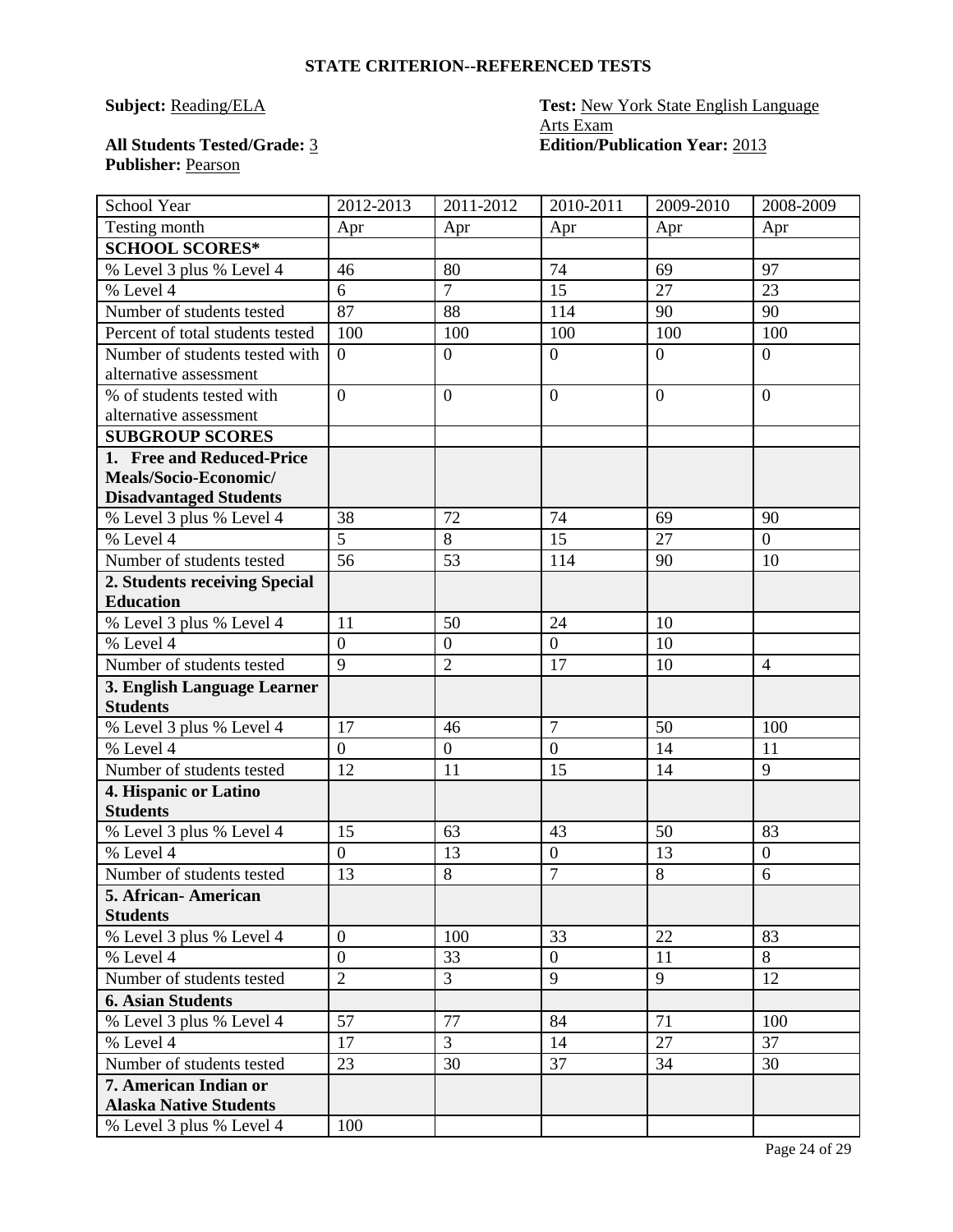| % Level 4                        | $\boldsymbol{0}$ |                |              |                |                |
|----------------------------------|------------------|----------------|--------------|----------------|----------------|
| Number of students tested        | $\mathbf{1}$     | $\overline{0}$ | $\mathbf{0}$ | $\overline{0}$ | $\overline{0}$ |
| 8. Native Hawaiian or other      |                  |                |              |                |                |
| <b>Pacific Islander Students</b> |                  |                |              |                |                |
| % Level 3 plus % Level 4         |                  |                |              |                |                |
| % Level 4                        |                  |                |              |                |                |
| Number of students tested        |                  |                |              |                |                |
| 9. White Students                |                  |                |              |                |                |
| % Level 3 plus % Level 4         | 50               | 83             | 77           | 82             | 100            |
| % Level 4                        | $\overline{2}$   | 6              | 20           | 33             | 21             |
| Number of students tested        | 48               | 47             | 61           | 39             | 42             |
| 10. Two or More Races            |                  |                |              |                |                |
| identified Students              |                  |                |              |                |                |
| % Level 3 plus % Level 4         |                  |                |              |                |                |
| % Level 4                        |                  |                |              |                |                |
| Number of students tested        |                  |                |              |                |                |
| 11. Other 1: Other 1             |                  |                |              |                |                |
| % Level 3 plus % Level 4         |                  |                |              |                |                |
| % Level 4                        |                  |                |              |                |                |
| Number of students tested        |                  |                |              |                |                |
| 12. Other 2: Other 2             |                  |                |              |                |                |
| % Level 3 plus % Level 4         |                  |                |              |                |                |
| % Level 4                        |                  |                |              |                |                |
| Number of students tested        |                  |                |              |                |                |
| 13. Other 3: Other 3             |                  |                |              |                |                |
| % Level 3 plus % Level 4         |                  |                |              |                |                |
| % Level 4                        |                  |                |              |                |                |
| Number of students tested        |                  |                |              |                |                |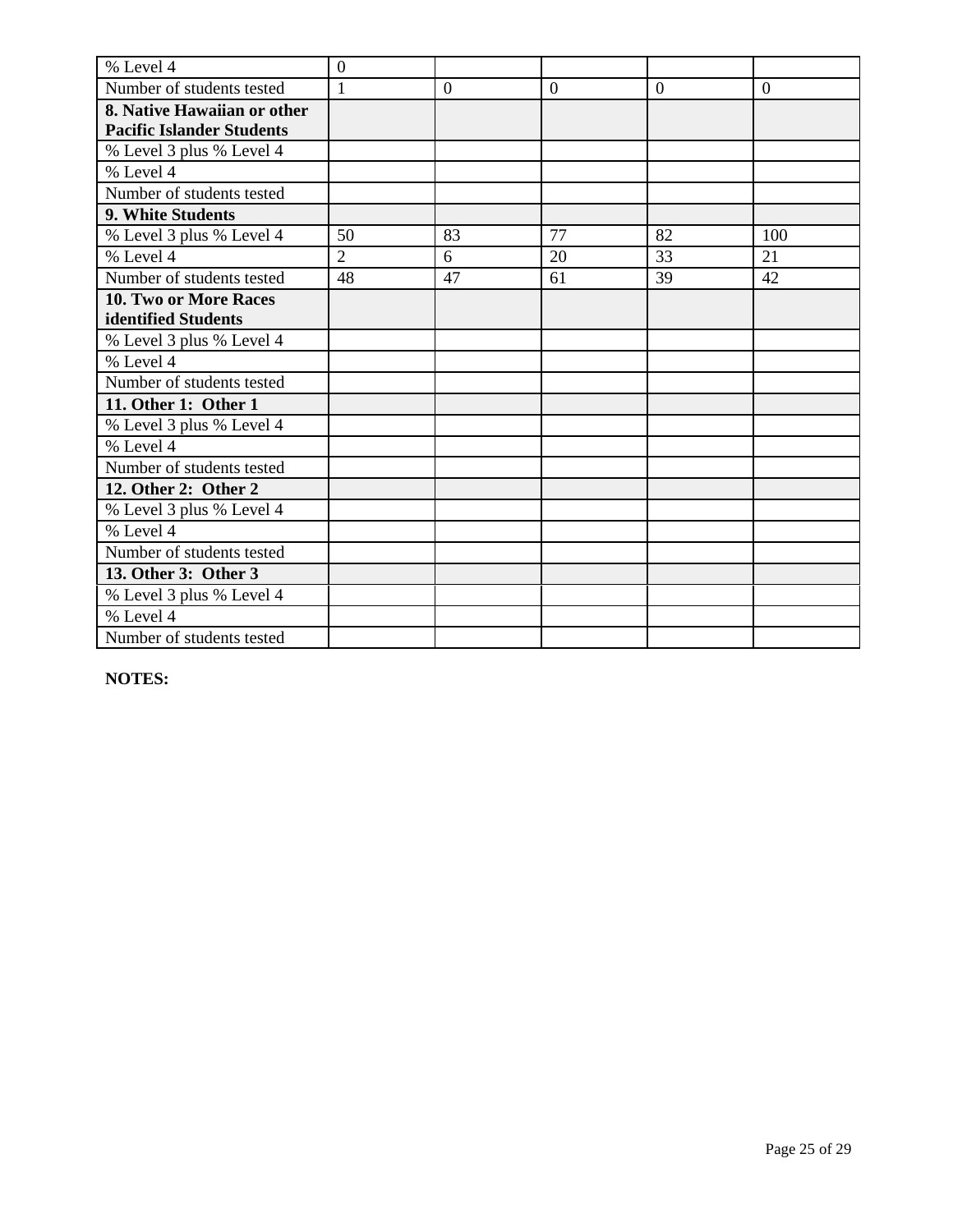# **Publisher:** Pearson

# **Subject: Reading/ELA Test: New York State English Language** Arts Exam All Students Tested/Grade:  $\frac{4}{1}$  **Edition/Publication Year:** 2013

| School Year                      | 2012-2013      | 2011-2012        | 2010-2011        | 2009-2010        | 2008-2009      |
|----------------------------------|----------------|------------------|------------------|------------------|----------------|
| Testing month                    | Apr            | Apr              | Apr              | Apr              | Apr            |
| <b>SCHOOL SCORES*</b>            |                |                  |                  |                  |                |
| % Level 3 plus % Level 4         | 47             | 75               | 84               | 73               | 90             |
| % Level 4                        | 21             | 14               | 6                | 14               | 11             |
| Number of students tested        | 90             | 113              | 90               | 88               | 100            |
| Percent of total students tested | 100            | 100              | 100              | 100              | 100            |
| Number of students tested with   | $\theta$       | $\mathbf{1}$     | $\mathbf{0}$     | $\overline{0}$   | $\overline{0}$ |
| alternative assessment           |                |                  |                  |                  |                |
| % of students tested with        | $\overline{0}$ | $\mathbf{1}$     | $\mathbf{0}$     | $\overline{0}$   | $\overline{0}$ |
| alternative assessment           |                |                  |                  |                  |                |
| <b>SUBGROUP SCORES</b>           |                |                  |                  |                  |                |
| 1. Free and Reduced-Price        |                |                  |                  |                  |                |
| Meals/Socio-Economic/            |                |                  |                  |                  |                |
| <b>Disadvantaged Students</b>    |                |                  |                  |                  |                |
| % Level 3 plus % Level 4         | 39             | 64               | 84               | 73               | 90             |
| % Level 4                        | 19             | 10               | 6                | 14               | 11             |
| Number of students tested        | 57             | 73               | 90               | 88               | 19             |
| 2. Students receiving Special    |                |                  |                  |                  |                |
| <b>Education</b>                 |                |                  |                  |                  |                |
| % Level 3 plus % Level 4         | 20             | 29               | 36               |                  | 36             |
| % Level 4                        | $\overline{0}$ | $\overline{0}$   | $\boldsymbol{0}$ |                  | $\overline{0}$ |
| Number of students tested        | $\overline{5}$ | 17               | 11               | 5                | 8              |
| 3. English Language Learner      |                |                  |                  |                  |                |
| <b>Students</b>                  |                |                  |                  |                  |                |
| % Level 3 plus % Level 4         | 11             | 23               | 14               | 14               | 62             |
| % Level 4                        | $\overline{0}$ | $\overline{0}$   | $\boldsymbol{0}$ | $\overline{0}$   | $\overline{0}$ |
| Number of students tested        | $\overline{9}$ | 13               | $\overline{7}$   | $\overline{7}$   | 21             |
| 4. Hispanic or Latino            |                |                  |                  |                  |                |
| <b>Students</b>                  |                |                  |                  |                  |                |
| % Level 3 plus % Level 4         | 20             | 57               | 57               | 29               | 88             |
| % Level 4                        | 10             | $\boldsymbol{0}$ | 14               | $\boldsymbol{0}$ | 13             |
| Number of students tested        | 10             | $\overline{7}$   | $\overline{7}$   | $\overline{7}$   | 16             |
| 5. African- American             |                |                  |                  |                  |                |
| <b>Students</b>                  |                |                  |                  |                  |                |
| % Level 3 plus % Level 4         | 25             | 44               | 75               | 75               | 100            |
| % Level 4                        | 25             | $\overline{0}$   | $\mathbf{0}$     | $\overline{0}$   | 13             |
| Number of students tested        | $\overline{4}$ | 9                | 8                | 12               | 8              |
| <b>6. Asian Students</b>         |                |                  |                  |                  |                |
| % Level 3 plus % Level 4         | 50             | 87               | 91               | 70               | 95             |
| % Level 4                        | 27             | 17               | $\overline{0}$   | 20               | 14             |
| Number of students tested        | 30             | 35               | 35               | 30               | 37             |
| 7. American Indian or            |                |                  |                  |                  |                |
| <b>Alaska Native Students</b>    |                |                  |                  |                  |                |
| % Level 3 plus % Level 4         |                |                  |                  |                  |                |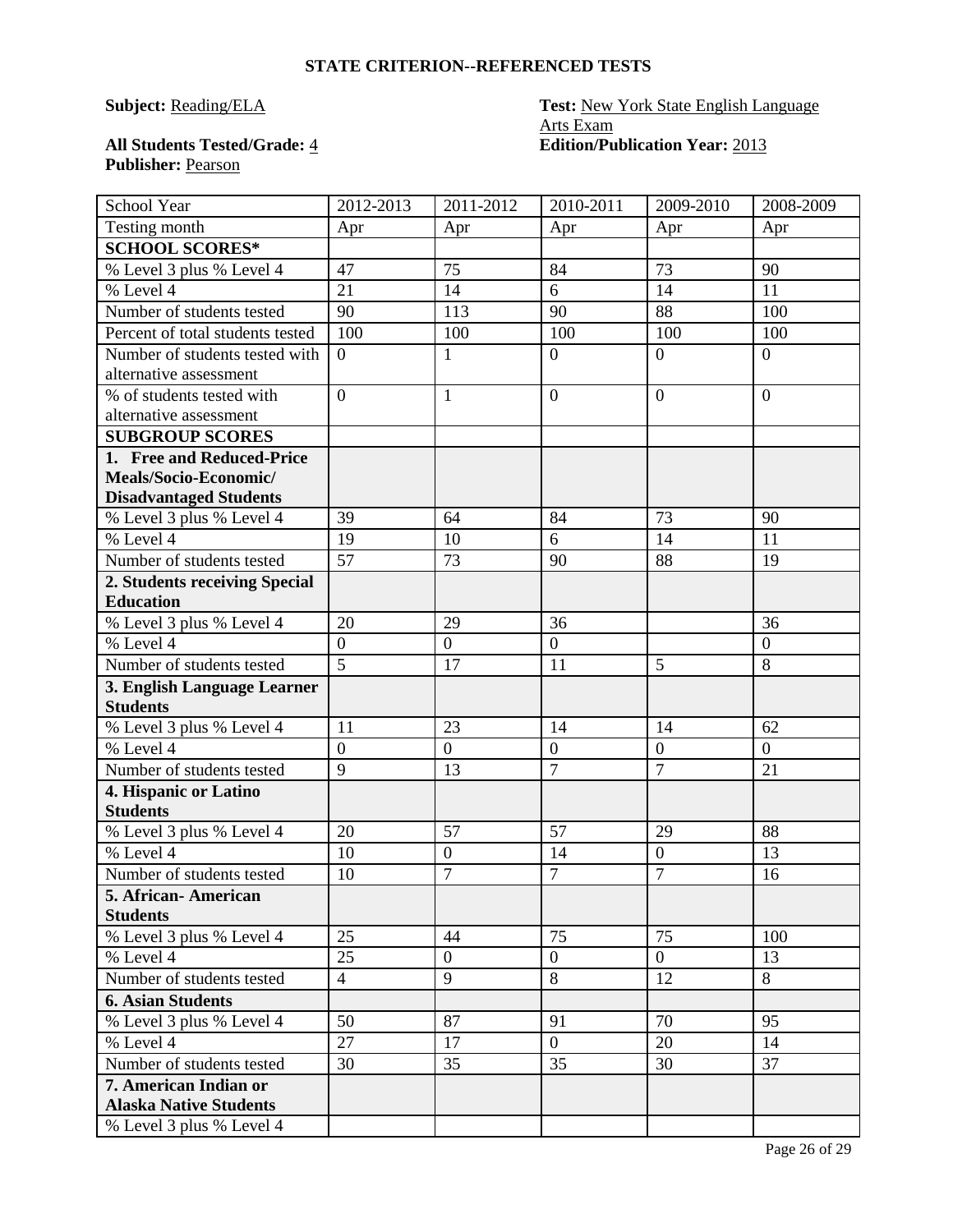| % Level 4                        |    |    |    |    |    |
|----------------------------------|----|----|----|----|----|
| Number of students tested        |    |    |    |    |    |
| 8. Native Hawaiian or other      |    |    |    |    |    |
| <b>Pacific Islander Students</b> |    |    |    |    |    |
| % Level 3 plus % Level 4         |    |    |    |    |    |
| % Level 4                        |    |    |    |    |    |
| Number of students tested        |    |    |    |    |    |
| 9. White Students                |    |    |    |    |    |
| % Level 3 plus % Level 4         | 52 | 74 | 85 | 82 | 85 |
| % Level 4                        | 20 | 16 | 10 | 15 | 8  |
| Number of students tested        | 46 | 62 | 40 | 39 | 39 |
| 10. Two or More Races            |    |    |    |    |    |
| identified Students              |    |    |    |    |    |
| % Level 3 plus % Level 4         |    |    |    |    |    |
| % Level 4                        |    |    |    |    |    |
| Number of students tested        |    |    |    |    |    |
| 11. Other 1: Other 1             |    |    |    |    |    |
| % Level 3 plus % Level 4         |    |    |    |    |    |
| % Level 4                        |    |    |    |    |    |
| Number of students tested        |    |    |    |    |    |
| 12. Other 2: Other 2             |    |    |    |    |    |
| % Level 3 plus % Level 4         |    |    |    |    |    |
| % Level 4                        |    |    |    |    |    |
| Number of students tested        |    |    |    |    |    |
| 13. Other 3: Other 3             |    |    |    |    |    |
| % Level 3 plus % Level 4         |    |    |    |    |    |
| % Level 4                        |    |    |    |    |    |
| Number of students tested        |    |    |    |    |    |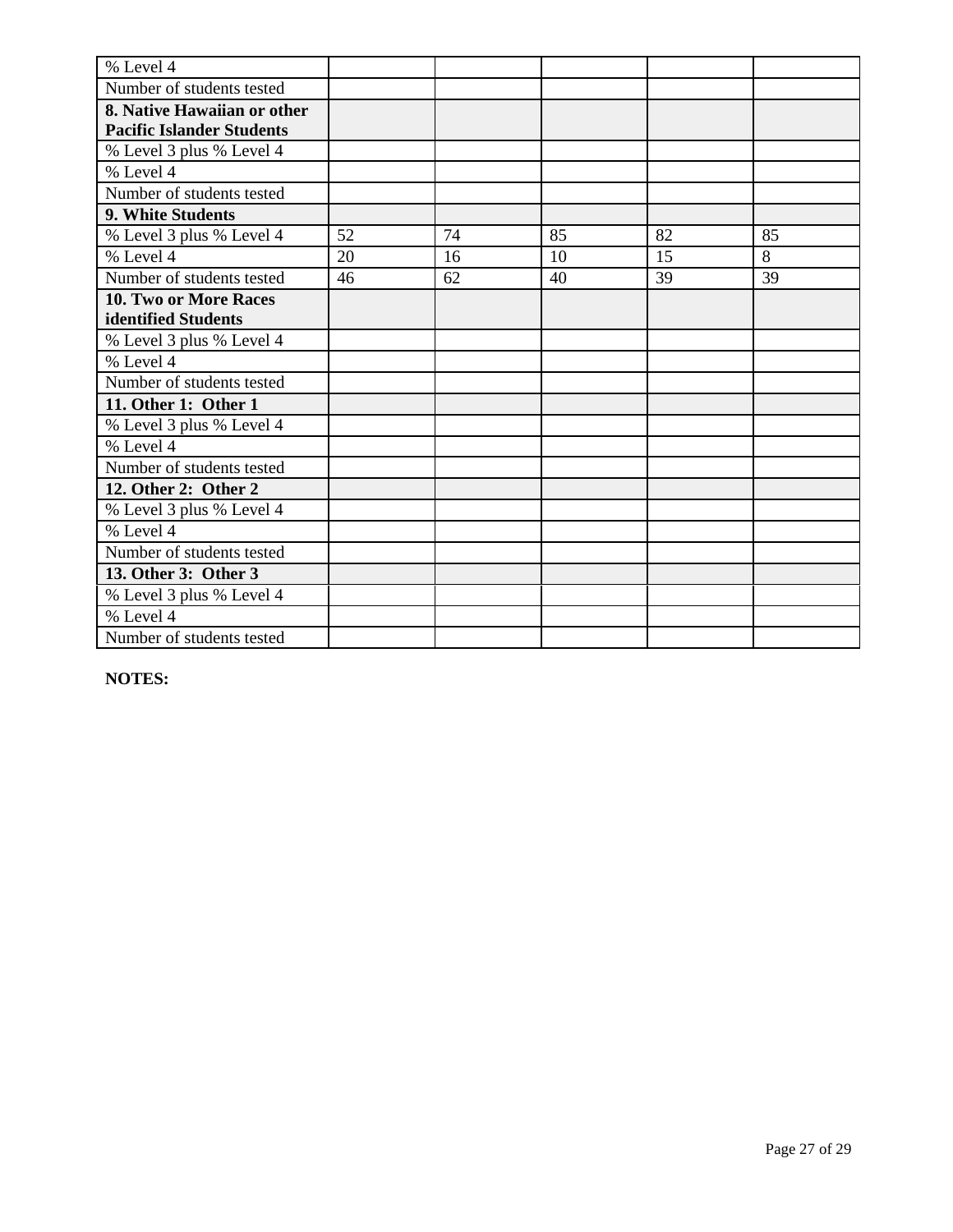# **Publisher:** Pearson

# **Subject: Reading/ELA Test: New York State English Language** Arts Exam All Students Tested/Grade: 5 **Edition/Publication Year:** 2013

| School Year                                            | 2012-2013        | 2011-2012      | 2010-2011        | 2009-2010      | 2008-2009       |
|--------------------------------------------------------|------------------|----------------|------------------|----------------|-----------------|
| Testing month                                          | Apr              | Apr            | Apr              | Apr            | Apr             |
| <b>SCHOOL SCORES*</b>                                  |                  |                |                  |                |                 |
| % Level 3 plus % Level 4                               | 60               | 81             | 81               | 73             | 95              |
| % Level 4                                              | 20               | 10             | 19               | 24             | $\overline{39}$ |
| Number of students tested                              | 111              | 90             | 93               | 93             | 80              |
| Percent of total students tested                       | 100              | 100            | 100              | 100            | 100             |
| Number of students tested with                         | 1                | $\overline{0}$ | $\mathbf{0}$     | $\overline{0}$ | $\mathbf{1}$    |
| alternative assessment                                 |                  |                |                  |                |                 |
| % of students tested with                              | 1                | $\overline{0}$ | $\mathbf{0}$     | $\overline{0}$ | $\mathbf{1}$    |
| alternative assessment                                 |                  |                |                  |                |                 |
| <b>SUBGROUP SCORES</b>                                 |                  |                |                  |                |                 |
| 1. Free and Reduced-Price                              |                  |                |                  |                |                 |
| Meals/Socio-Economic/                                  |                  |                |                  |                |                 |
| <b>Disadvantaged Students</b>                          |                  |                |                  |                |                 |
| % Level 3 plus % Level 4                               | 51               | 78             | 81               | 74             | 100             |
| % Level 4                                              | 10               | 5              | 20               | 23             | 18              |
| Number of students tested                              | 74               | 60             | 93               | 95             | 11              |
| 2. Students receiving Special                          |                  |                |                  |                |                 |
| <b>Education</b>                                       |                  |                |                  |                |                 |
| % Level 3 plus % Level 4                               | 14               | 40             | 40               | 17             |                 |
| % Level 4                                              | $\overline{0}$   | $\overline{0}$ | $\boldsymbol{0}$ | $\overline{0}$ |                 |
| Number of students tested                              | 14               | 10             | 5                | 6              | $\overline{2}$  |
| 3. English Language Learner                            |                  |                |                  |                |                 |
| <b>Students</b>                                        |                  |                |                  |                |                 |
| % Level 3 plus % Level 4                               | $\overline{0}$   | 20             | 38               | 15             | 70              |
| % Level 4                                              | $\overline{0}$   | $\overline{0}$ | $\boldsymbol{0}$ | $\overline{0}$ | $\overline{0}$  |
| Number of students tested                              | 12               | 5              | 8                | 13             | 10              |
| 4. Hispanic or Latino                                  |                  |                |                  |                |                 |
| <b>Students</b>                                        |                  |                |                  |                |                 |
| % Level 3 plus % Level 4                               | 57               | 71             | 38               | 73             | 100             |
| % Level 4                                              | $\boldsymbol{0}$ | 29             | $\boldsymbol{0}$ | $\overline{0}$ | 11              |
| Number of students tested                              | $\overline{7}$   | $\overline{7}$ | 8                | 15             | 9               |
| 5. African- American                                   |                  |                |                  |                |                 |
| <b>Students</b>                                        |                  |                |                  |                |                 |
| % Level 3 plus % Level 4                               | 38               | 29             | 64               | 67             | 100             |
| % Level 4                                              | $\overline{0}$   | $\overline{0}$ | $\overline{0}$   | 33             | $\mathbf{0}$    |
| Number of students tested                              | 8                | $\overline{7}$ | 11               | 9              | $\overline{7}$  |
| <b>6. Asian Students</b>                               |                  |                |                  |                |                 |
| % Level 3 plus % Level 4                               | 73               | 87             | 85               | 88             | 97              |
| % Level 4                                              | 22               | 6              | 22               | 29             | 61              |
| Number of students tested                              | 37               | 35             | 32               | 32             | 33              |
| 7. American Indian or<br><b>Alaska Native Students</b> |                  |                |                  |                |                 |
| $\frac{6}{6}$ Level 3 plus % Level 4                   |                  |                |                  |                |                 |
|                                                        |                  |                |                  |                |                 |